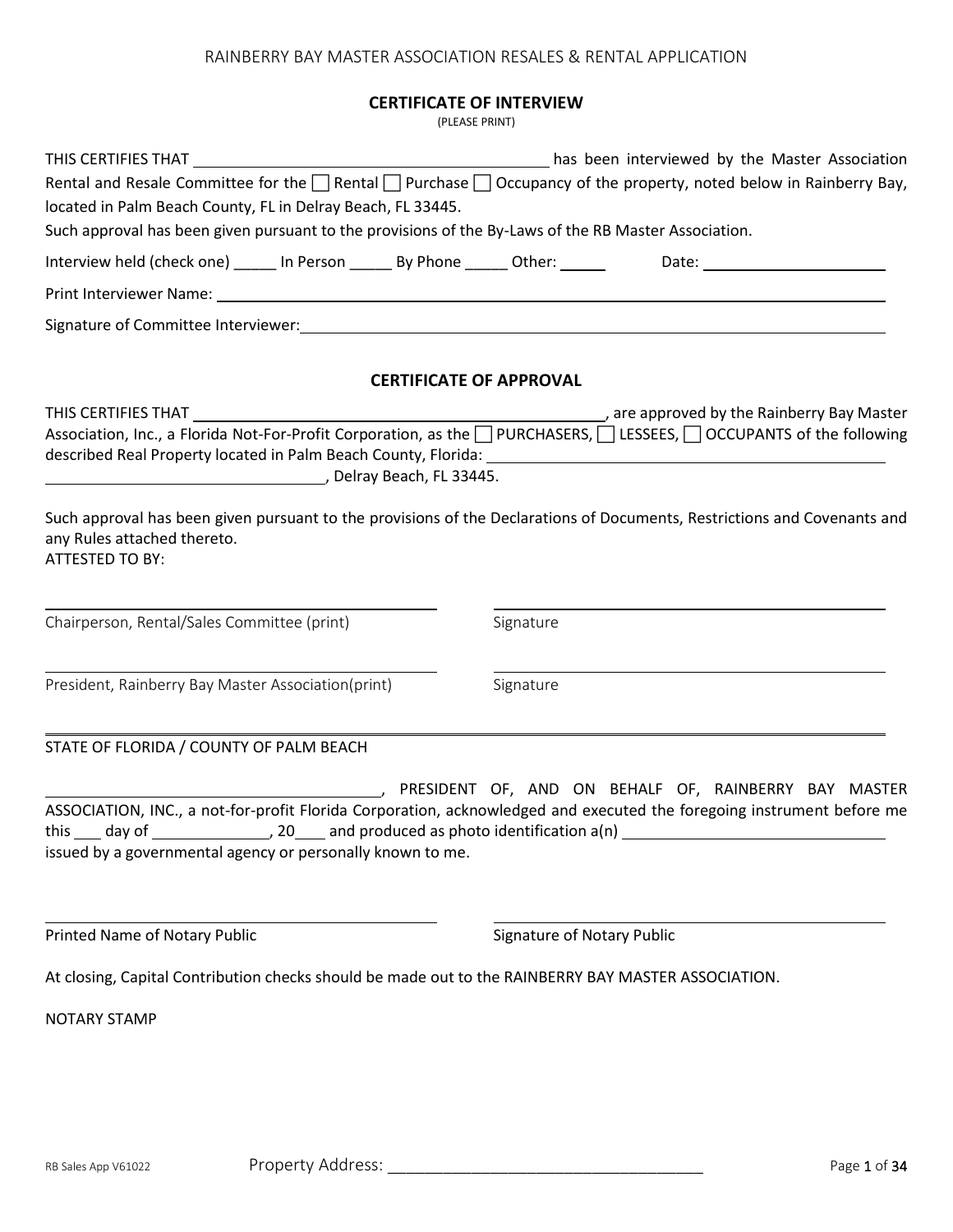## **PURCHASE/LEASE APPLICATION CHECKLIST** (PLEASE PRINT)

|                        | APPLICATION ADDRESS: Law and the contract of the contract of the contract of the contract of the contract of the contract of the contract of the contract of the contract of the contract of the contract of the contract of t |  |
|------------------------|--------------------------------------------------------------------------------------------------------------------------------------------------------------------------------------------------------------------------------|--|
|                        |                                                                                                                                                                                                                                |  |
|                        |                                                                                                                                                                                                                                |  |
| <b>HOUSE OR VILLA:</b> |                                                                                                                                                                                                                                |  |
|                        | LEASE TERM: FROM: ________________________________(min 3 months) TO: ________________________(max 12 months)                                                                                                                   |  |
|                        |                                                                                                                                                                                                                                |  |
| <b>CHECKLIST:</b>      |                                                                                                                                                                                                                                |  |
| $\Box$                 |                                                                                                                                                                                                                                |  |
| $\mathbb{R}^n$         |                                                                                                                                                                                                                                |  |
| $\Box$                 |                                                                                                                                                                                                                                |  |
| $\Box$                 |                                                                                                                                                                                                                                |  |
| $\Box$                 |                                                                                                                                                                                                                                |  |
| $\mathbb{R}^n$         |                                                                                                                                                                                                                                |  |
| $\Box$                 |                                                                                                                                                                                                                                |  |
| $\Box$                 |                                                                                                                                                                                                                                |  |
| $\Box$                 |                                                                                                                                                                                                                                |  |
| $\mathbb{R}$           |                                                                                                                                                                                                                                |  |
| $\Box$                 | REQUIREMENTS & RESTRICTIONS FOR SERVICE/ASSISTANCE ANIMALS-------------------------- 13-14                                                                                                                                     |  |
| $\Box$                 |                                                                                                                                                                                                                                |  |
| $\mathbb{R}^n$         |                                                                                                                                                                                                                                |  |
|                        | RAINBERRY BAY RULES AND REGULATIONS (FOR APPLICANT TO READ AND RETAIN) ----------- 17-33                                                                                                                                       |  |
|                        | <b>BACKGROUND CHECK (OFFICE USE ONLY)</b>                                                                                                                                                                                      |  |
|                        | SALES CONTRACT / RENTAL AGREEMENT (ATTACHED)                                                                                                                                                                                   |  |
|                        | CITY OF DELRAY BEACH LANDLORD PERMIT (FOR RENTAL UNITS ONLY)                                                                                                                                                                   |  |
|                        | COPY OF EACH APPLICANTS' DRIVER'S LICENSE (ATTACHED)                                                                                                                                                                           |  |
|                        | <b>ESA/SA MEDICAL INFORMATION VERIFICATION/PHYSICIAN CONTACTED (OFFICE USE ONLY)</b>                                                                                                                                           |  |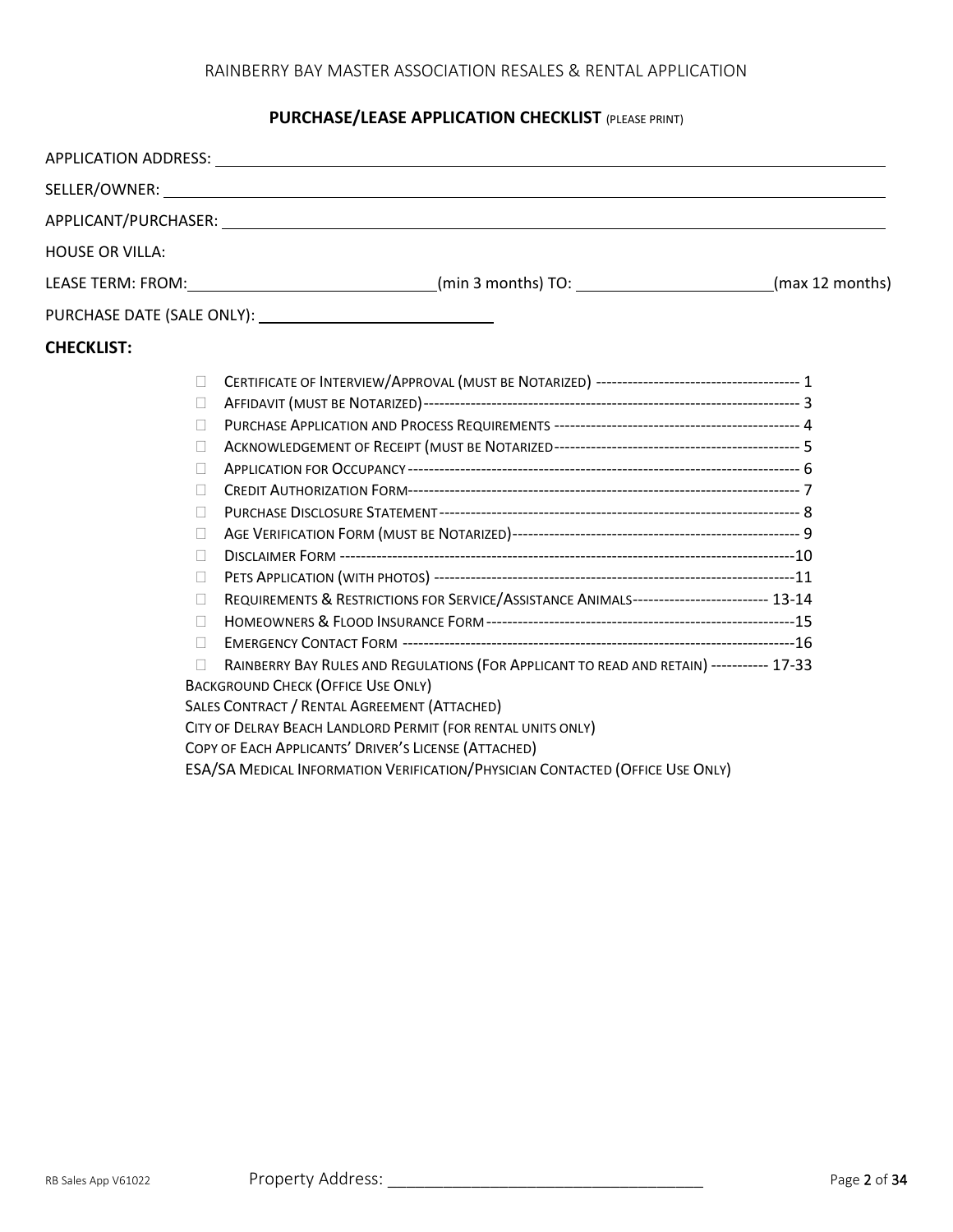#### **AFFIDAVIT**

Rainberry Bay is a 55+ Homeowners Association. Our Association requires that one person 55 or over reside permanently at each address. No one under that age will be allowed to reside here unless there is one person permanently living at that address over 55. No resident may be under 18 years of age. This includes owners, renters, and occupants.

My notarized signature below indicates my understanding that Rainberry Bay will take steps to evict any underage occupants if there is no permanent occupant over 55.

| <b>Property Address</b>    |                           |
|----------------------------|---------------------------|
| Print Applicant's Name     | Print Co-Applicant's Name |
| <b>Applicant Signature</b> | Co-applicant Signature    |
| Date                       | Date                      |

At closing, Capital Contribution checks should be made out to the **RAINBERRY BAY MASTER ASSOCIATION**.

STATE OF FLORIDA / COUNTY OF PALM BEACH

Printed Name of Notary Public **Signature of Notary Public** Signature of Notary Public

NOTARY STAMP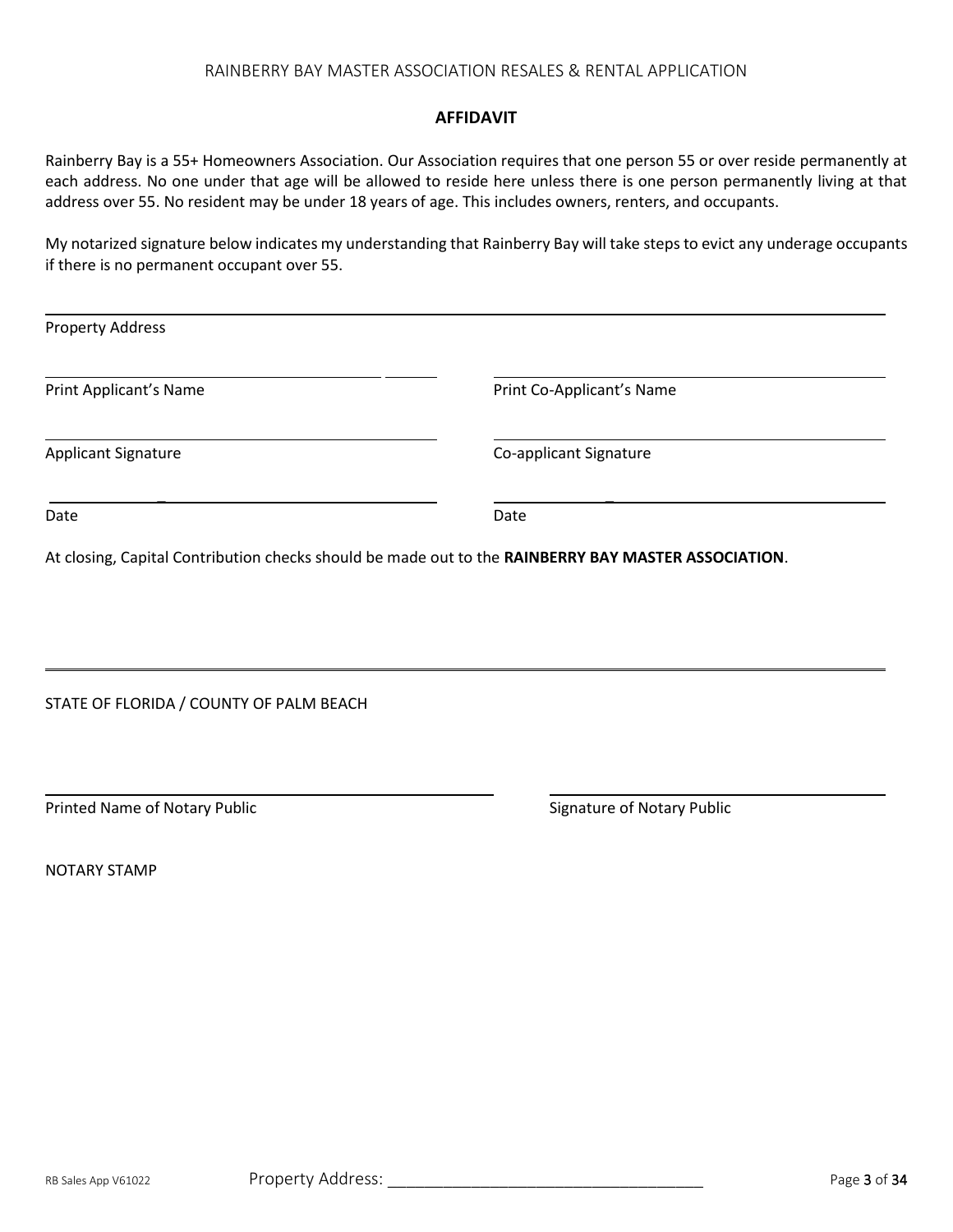#### **ESSENTIAL INFORMATION**

\*\*APPLICANT SHOULD RETAIN FOR THEIR RECORDS. DO NOT RETURN THIS DOCUMENT TO THE OFFICE\*\*

**PRIOR TO PUCHASING YOUR HOME/VILLA**: Please review all information and the Rules and Governing Documents for both Associations that control the use of this dwelling. You will be a member of the Rainberry Bay Master Association as well as either the Rainberry Bay Homes or Villas Association. You should be fully aware of the cost of ownership, which will include quarterly maintenance payments, Homeowners Insurances, Taxes and Utilities (electric, water and sewer – check with your seller). A non-refundable application fee (subject to board change) of \$100 (one hundred) per applicant is required to process your credit and background check. A Capital Contribution payment is required from the buyer at closing, made payable to the Rainberry Bay Master Association. Please refer to the estoppel that needs to be ordered by the Title Company.

**QUARTERLY MAINTENANCE**: Owners of Homes and Villas will pay quarterly maintenance to the Villas or Homes Association in addition to the Master Association. Payment of Quarterly Maintenance is due on the first day of each quarter and is subject to a late fee after the 30th of the month when it is due.

**INSURANCE**: Rainberry Bay Master Association insures the common areas ONLY. As an Owner of a Home or Villa, it is strongly recommended that you obtain an individual Homeowners Policy (HO-3) and pay that premium to cover any insurable loss to your dwelling and personal belongings. Any roof damage caused by wind or storms is not covered by the HOA insurance. Flood insurance may be desired or required. You are advised to speak to an insurance professional to learn what coverage is appropriate for your needs

**AGE RESTRICTION**: You must comply with the age restriction in the community. Rainberry Bay was established and is classified as Housing for Older Persons. Pursuant to the Fair Housing requirements, no one under the age of 18 years may reside in Rainberry Bay and every home MUST be occupied by at least one person that has achieved the age of 55 years or older. The only exception to the 55+ age requirement is for those who have inherited the property.

**RENTALS:** There is an application process for renting of all Homes and Villas. There is a minimum of two (2) years of ownership required BEFORE a unit may be rented. The only exception to the two-year rule is for those who have inherited the property. Rentals are allowed once per calendar year, beginning October 15th of each year, and ending September 30th of each year. Leases must be for a minimum of three (3) consecutive months and a maximum of 1 year. Landlords MUST furnish a copy of the Landlord Permit (or an application for the permit) issued by the City of Delray Beach with the completed application and lease.

**MOVING**: Rainberry Bay does not accommodate 18-wheel trucks. Please arrange for a smaller truck to deliver and /or remove your belongings. The use of PODS requires prior approval from Management.

**VEHICLE RESTRICTIONS**: Restrictions within the community are vigilantly enforced. No Commercial Trucks, Van, Campers, Boats, Trailers, or RVs (oversized vehicles) are permitted. Only passenger vehicles may be parked in parking spaces. The Villas may have parking spaces assigned to their specific unit, which are restricted to their personal use. Purchaser should inquire of seller which parking spots may be assigned to your unit. All other vehicles MUST park in designated Guest Parking spaces. There may be limited parking available on your street. If so, vehicles may be parking temporarily on EVEN sides of the street only (in the Homes sections) and must display the RB Bar Code or Guest Pass issued upon entrance through the Main Gate. No overnight parking on the street is permitted at any time. If you are purchasing a Home and own any of the above – mentioned vehicles, you will be required to keep them inside your garage.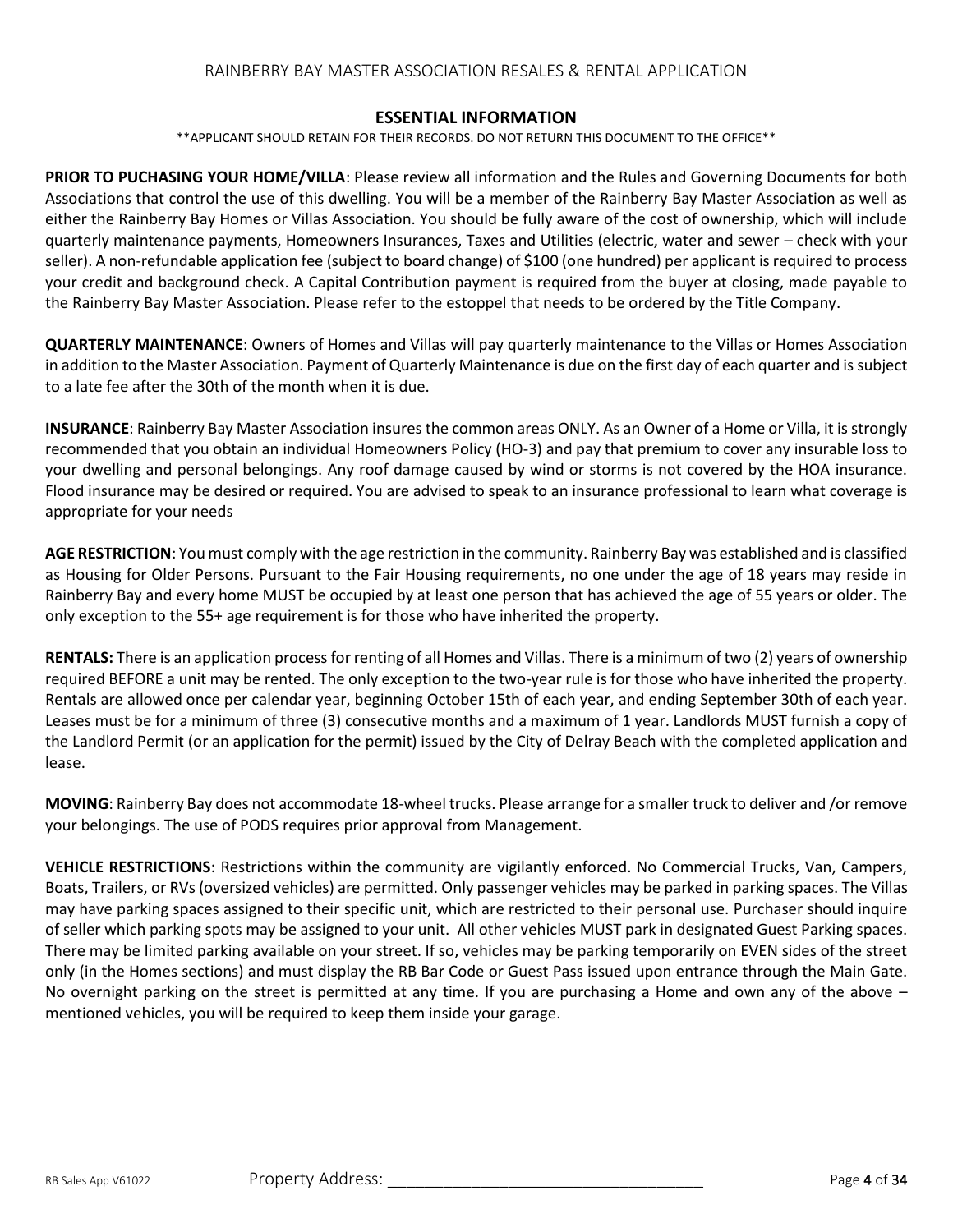### **ACKNOWLEDGEMENT OF RECEIPT OF ESSENTIAL INFORMATION**

I/We, the undersigned, have reviewed and acknowledge my/our understanding of the Essential Information and have received a copy of it.

| <b>Print Applicant Name</b>                                                | Print Co-Applicant Name                                                                                      |
|----------------------------------------------------------------------------|--------------------------------------------------------------------------------------------------------------|
| <b>Signature of Applicant</b>                                              | Signature of Co-Applicant                                                                                    |
|                                                                            |                                                                                                              |
|                                                                            | ,我们也不会有什么?""我们的人,我们也不会有什么?""我们的人,我们也不会有什么?""我们的人,我们也不会有什么?""我们的人,我们也不会有什么?""我们的人                             |
| STATE OF __________________________/ COUNTY OF ___________________________ |                                                                                                              |
|                                                                            |                                                                                                              |
| agency.                                                                    | Acknowledged and executed the foregoing instrument before me this ________ day of _________________, 20____, |
| Printed Name of Notary Public                                              | <b>Signature of Notary Public</b>                                                                            |
| <b>NOTARY STAMP</b>                                                        |                                                                                                              |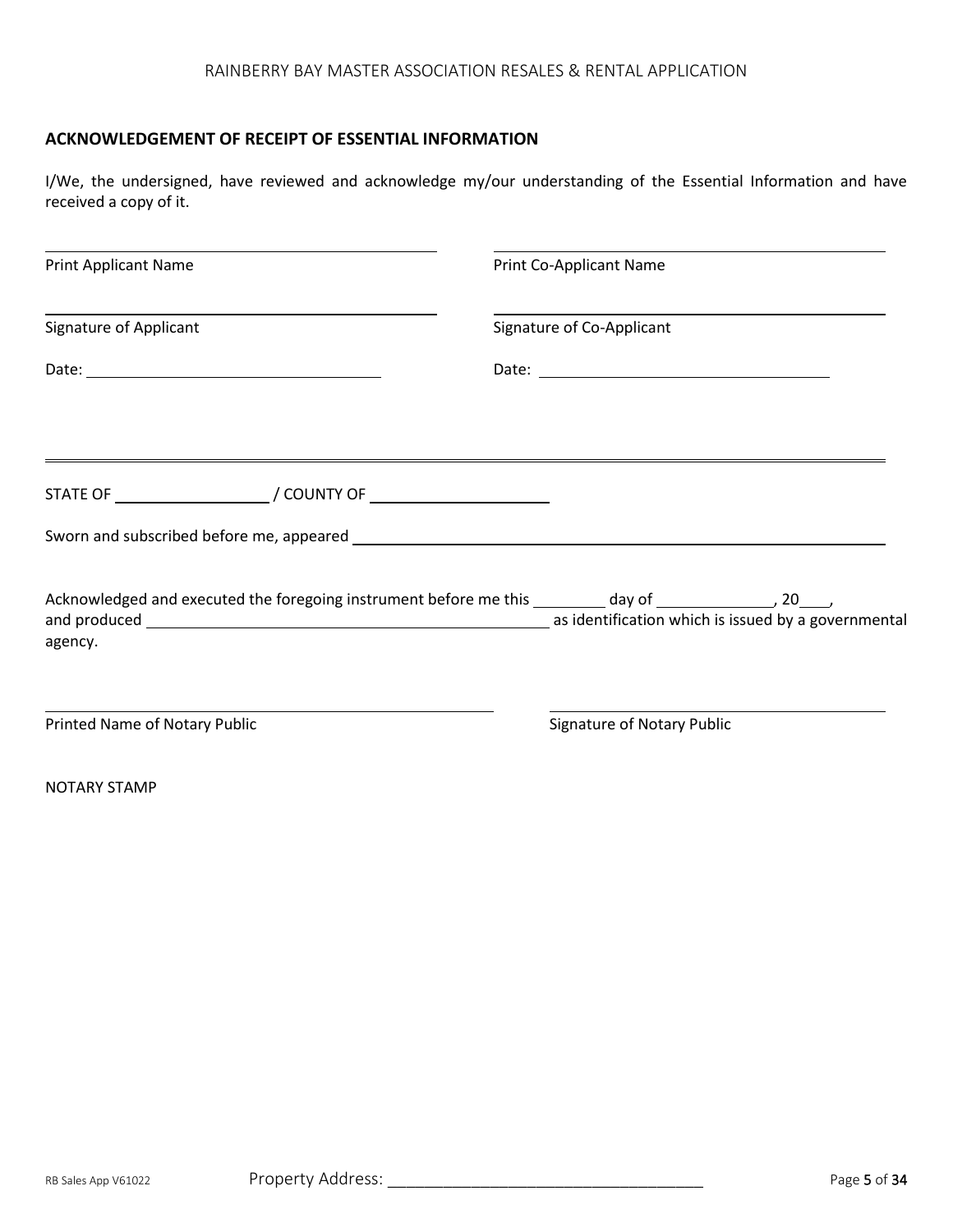READ FIRST: Complete all questions and fill in all blanks. All information supplied s subject to verification. If any question is not answered/left blank, or answered falsely, this application may be returned, not processed, and/or not approved. Missing information will cause delays. Once submitted, sale/rental can be canceled but your fee will not be refunded. \*Rev. 6/14

**APPLICATION FOR OCCUPANCY**

| Choose one: $\Box$ Purchase $\Box$ Lease $\Box$ Occupant                                                                                                                                                                       |                  |                                  |
|--------------------------------------------------------------------------------------------------------------------------------------------------------------------------------------------------------------------------------|------------------|----------------------------------|
|                                                                                                                                                                                                                                |                  | Unit #: $\_$                     |
| Applicant: 1990 Contract Contract Contract Contract Contract Contract Contract Contract Contract Contract Contract Contract Contract Contract Contract Contract Contract Contract Contract Contract Contract Contract Contract |                  |                                  |
| Have you ever been convicted of a crime? T YES T NO If Yes, Dates: T All Allen Markey County/State: The County of the County of the County of the County of the County of the County of the County of the County of the County |                  |                                  |
|                                                                                                                                                                                                                                |                  |                                  |
| Co-applicant: 1000 Date of Birth: 1000 Social Security #: 1000 Publicant:                                                                                                                                                      |                  |                                  |
| Have you ever been convicted of a crime? YES   NO   If Yes, Dates: _______________________County/State: ______                                                                                                                 |                  |                                  |
|                                                                                                                                                                                                                                |                  |                                  |
|                                                                                                                                                                                                                                |                  |                                  |
| SEVEN-YEAR RESIDENCE HISTORY: (INCLUDE STREET NUMBER, NAME, UNIT #, CITY, ST, ZIP)                                                                                                                                             |                  |                                  |
|                                                                                                                                                                                                                                |                  |                                  |
|                                                                                                                                                                                                                                |                  |                                  |
|                                                                                                                                                                                                                                |                  |                                  |
|                                                                                                                                                                                                                                |                  |                                  |
|                                                                                                                                                                                                                                |                  |                                  |
|                                                                                                                                                                                                                                |                  |                                  |
|                                                                                                                                                                                                                                | State:           |                                  |
|                                                                                                                                                                                                                                | State: _________ |                                  |
|                                                                                                                                                                                                                                |                  |                                  |
|                                                                                                                                                                                                                                |                  |                                  |
|                                                                                                                                                                                                                                |                  | Date: <u>___________________</u> |
| Co-Applicant's Signature Law and Contract and Contract and Contract and Contract and Contract and Contract and Contract and Contract and Contract and Contract and Contract and Contract and Contract and Contract and Contrac |                  |                                  |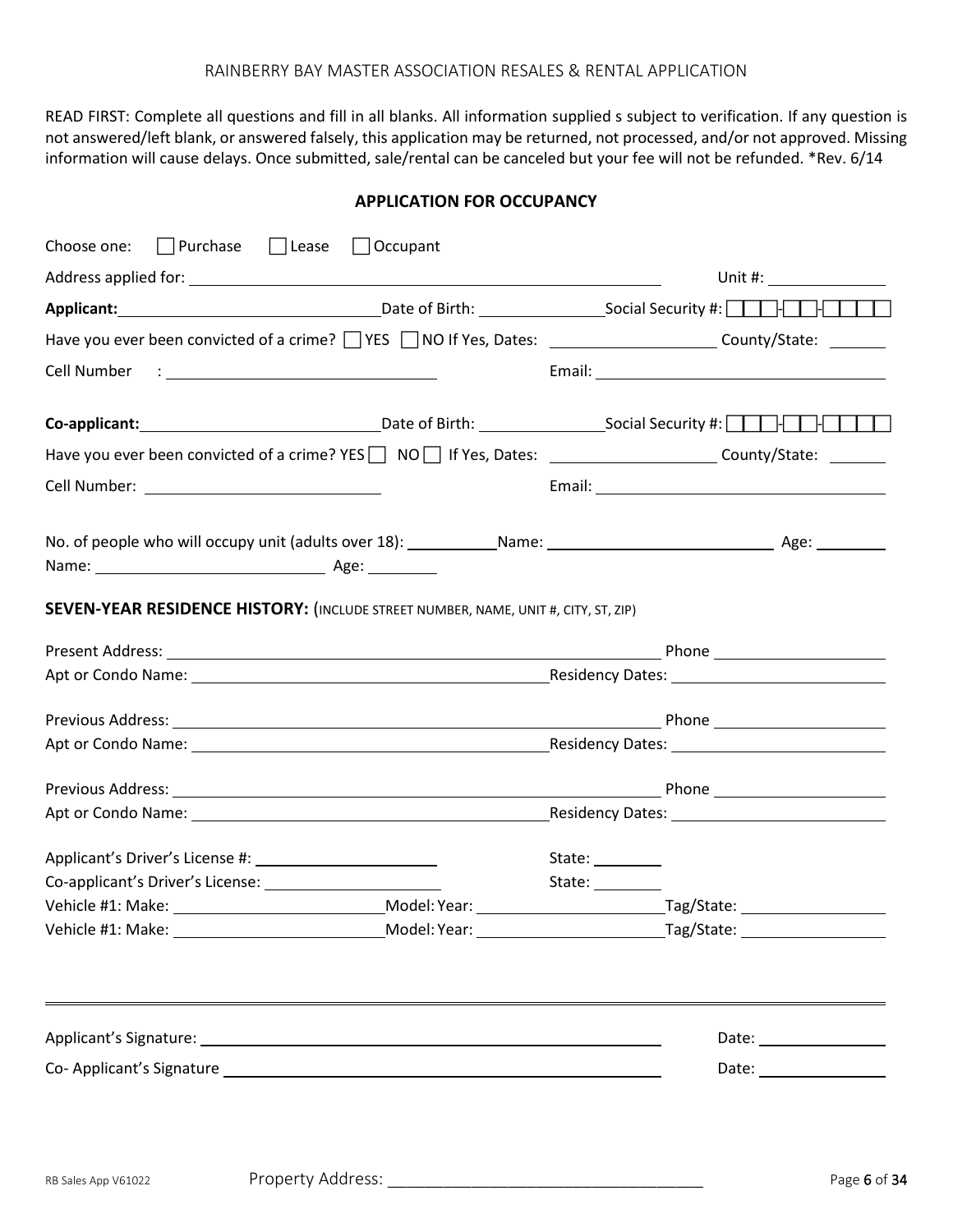ASSOCIATED CREDIT REPORTS, INC. Phone: 754-216-0025 4690 NW 103rd Avenue, Sunrise, FL 33551 Toll Free: 800-676-7640 [www.A](http://www/)ssociatedcreditreporting.com example and the state of the state of the state of the state of the state of the state of the state of the state of the state of the state of the state of the state of the state of the sta Toll Free Fax: 800-235-7185 Established 1985

#### **\*\*\*\*\*CREDIT AUTHORIZATION FORM\*\*\*\*\***

If the application is not completely and accurately filled out, Associated Credit (and the Association) will not be liable or responsible for any inaccurate information in the investigation and related report (to the Association) caused by such omissions or illegibility. By signing, the applicant recognizes that the Association and Associated Credit will investigate the information supplied by the applicant, and a full disclosure of pertinent facts will be made to the Association. The investigation may be made of the applicant's character, general reputation, personal characteristics, credit history, police arrest record and mode of living as applicable. This form is for the exclusive use of Associated Credit Reporting, Inc.

I/We hereby authorize Associated Credit Reports, Inc. to obtain data to verify all information they request with regards to my/our Application for Occupancy, specifically the verification of my bank accounts, credit history, criminal record history, employment verification and character references. Attached is my nonrefundable application fee made out to RB Master Association.

I/We waive any privileges I/we may have with respect to the said information about its release to the aforesaid party. Information obtained for this report is to be released to the authorized party designated on the Application for Occupancy, for their exclusive use only. PLEASE INCLUDE A COPY OF DRIVER'S LICENSE(S) TO CONFIRM IDENTITY. If you do not have a driver's license, please include a copy of your Passport or current government issued identification card.

l/We acknowledge our rights as stated in the Fair Credit Reporting Act that I/we are entitled to a copy of the report upon proper written request and can dispute any inaccurate information for re-verification. l/We understand that Associated Credit Report, Inc. is not directly involved in the approval or denial of any applicant. The information received by Associated Credit Report, Inc. shall be held in strict confidence, protected as governed under the Fair Credit Reporting Act, and will never be released to any third party other than the designated recipient. l/We further understand that this is a non-refundable process.

By signing below, l/We further state the Application for Occupancy and Authorization Form were signed by me/us and was not originated with fraudulent intent by me/us or any other person and that the signatures below are my/our own proper legal signature. l/We certify (or declare), under penalty of perjury, that I/we agree to the foregoing and that all answers and information contained on the Application for Occupancy are true and correct and will hold Associated Credit Report, Inc. harmless from the result of the investigation.

| Print Co-Applicant Name   |  |
|---------------------------|--|
| Signature of Co-Applicant |  |
|                           |  |
|                           |  |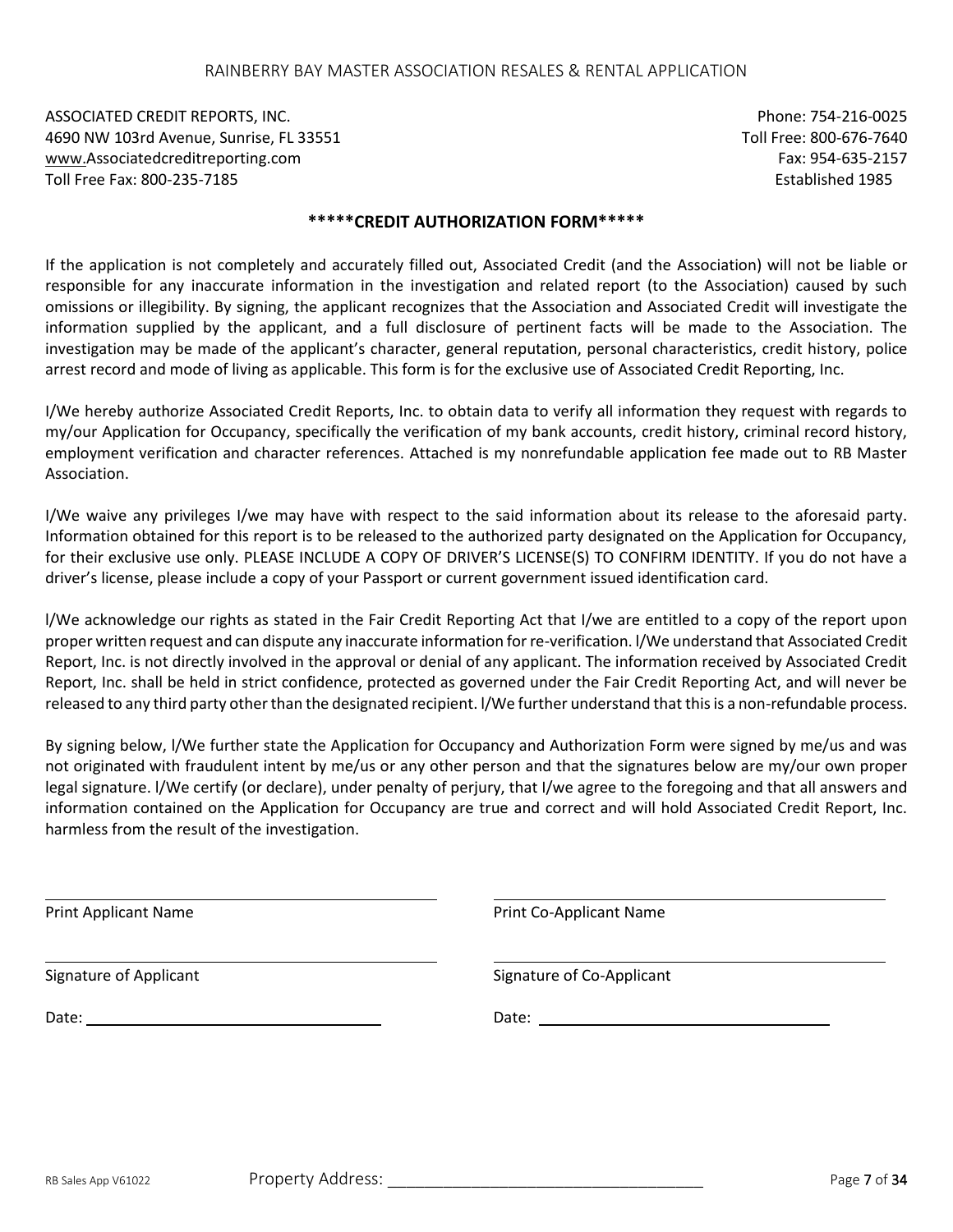#### **PURCHASE DISCLOSURE SUMMARY**

**BOARDS OF DIRECTORS:** As a purchaser of property in this community, you will become a member of two Homeowner Associations: Master and Homes or Master and Villas. The boards consist of three Homes owners voted to the Homes Board, 3 Villas owners voted to the Villas Board and 3 directors voted to the Master Board. All nine make up the Master Board.

**GOVERNING DOCUMENTS**: There are recorded restrictive covenants governing the use and occupancy in this community. These documents will be made available to you electronically. The restrictive covenants cannot be amended without the approval of the Association Membership. The statements contained in this disclosure are summary in nature and as a prospective purchaser, you should refer to the Association Governing Documents and Rules and Regulations. Documents and Rules and Regulations: These include Declarations, By-Laws and Articles of Incorporation and drive the community. Rules and Regulations (which may be found on pp. 16-33 herein) are also an integral part of how the community runs.

**CAPITAL CONTRIBUTION**: The buyer is responsible for a one-time Capital Contribution due at closing equal to two (2) quarters of Master assessment. This amount is payable to the Rainberry Bay Master Association.

**RECREATIONAL FACILITIES:** There is no obligation to pay rent or land fees for recreational or other commonly used facilities as an obligation of membership in the Homeowners Associations.

**MAINTENANCE INCLUSIONS:** The Master Association covers all common property and amenities including basic landscaping, mowing and hedges. Comcast cable included in your assessment is the Digital Starter Package, which includes: one X1 HD DVR, one X1 HD and one HD Digital Adapter and modem. Phone numbers needed to activate your accounts: Comcast (800- 266-2278); City of Delray Beach (561-243-7101) for water, sewer, and garbage; Florida Power & Lighting (866-290-8340). Garbage pickup is included in some Villas sections. If you need a new garbage bin/recycle bin (561) 202-2463.

**ON-PREMISES MANAGEMENT**: FirstService Residential is our property management company and their on-premises office is behind the Clubhouse. The main number is: 561-272-6560. They can be called Monday-Friday, 8:30 am - 4:30 pm for questions, work orders, and getting started in your new community.

**COMMUNITY COMMUNICATION CHANNELS**: The weekly eblast with timely information sent to those who have approved electronic receipt by email with the office; the Beacon newsletter (10 issues a year), delivered to community kiosks at Clubhouse, Theater and Tennis Center, email subscriptions and on the Rainberry website. It includes a calendar of events, volunteer opportunities, club and committee information and advertising opportunities; and MyRainberryBay.com, our community website containing information, the digital Beacon, and other special forms. It provides access to the FirstService, password-protected, secure website containing meeting minutes, monthly financials and community documents. This website also has links to pay your maintenance, due quarterly.

| <b>Print Applicant Name</b> | Print Co-Applicant Name   |  |
|-----------------------------|---------------------------|--|
| Signature of Applicant      | Signature of Co-Applicant |  |
|                             |                           |  |
|                             |                           |  |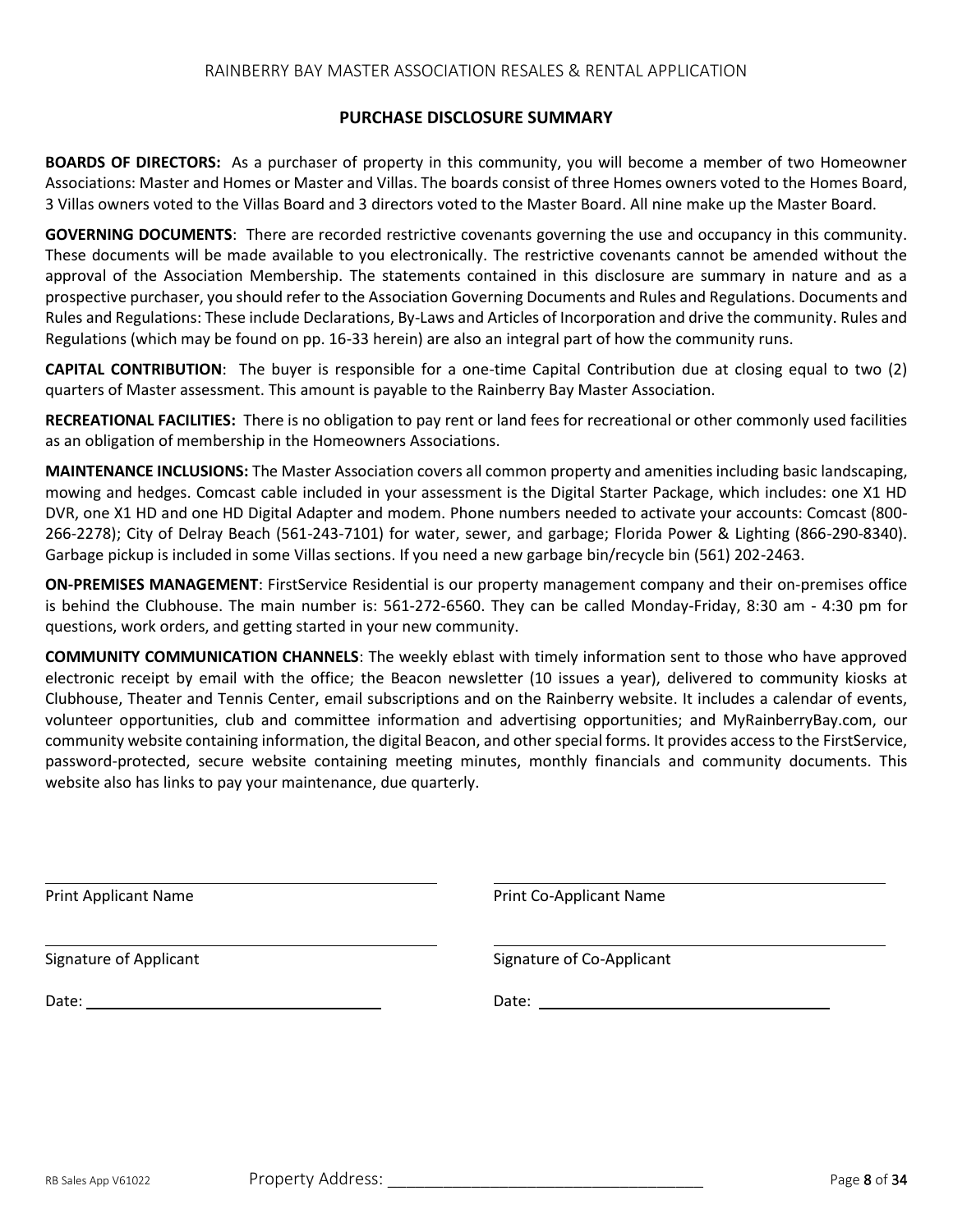#### **AGE VERIFICATION FORM**

The Associations to which you are applying for Membership are age restricted. Please check with your Seller / Landlord and/or your Association Documents. Please complete the following information and submit your verification in the form of Driver's License, Certificate of Birth or Passport.

| ASSOCIATION NAME: Homes Association |  | Villas Association (Check the one that applies) |
|-------------------------------------|--|-------------------------------------------------|
|-------------------------------------|--|-------------------------------------------------|

APPLICANTS' NAME(S), as it appears on the new recorded Deed:

| Print Applicant / Resident Name      | Date of Birth | Age |
|--------------------------------------|---------------|-----|
| Print Co-applicant / Resident Name   | Date of Birth | Age |
| Print Occupant Name (if different)   | Date of Birth | Age |
| Occupant (if different) Name (Print) | Date of Birth | Age |

Each of the undersigned certifies that the above information is true and correct. Within fifteen (15) days after any change, the undersigned will notify the Association of such changes in writing.

COPY OF AGE VERIFICATION IS REQUIRED: Please attach a legible copy of one of the following documents (circle appropriate document submitted: Driver's License, Birth Certificate, Passport, Immigration Card, Military ID, or any other official governmental document containing your birthdate.

| <b>Print Applicant Name</b>   |                               | Print Co-Applicant Name           |              |  |
|-------------------------------|-------------------------------|-----------------------------------|--------------|--|
| <b>Signature of Applicant</b> |                               | Signature of Co-Applicant         |              |  |
|                               |                               |                                   |              |  |
|                               | COUNTY OF: _________________  |                                   |              |  |
| Printed Name of Notary Public |                               | <b>Signature of Notary Public</b> |              |  |
| <b>NOTARY STAMP</b>           |                               |                                   |              |  |
| RB Sales App V61022           | Property Address: ___________ |                                   | Page 9 of 34 |  |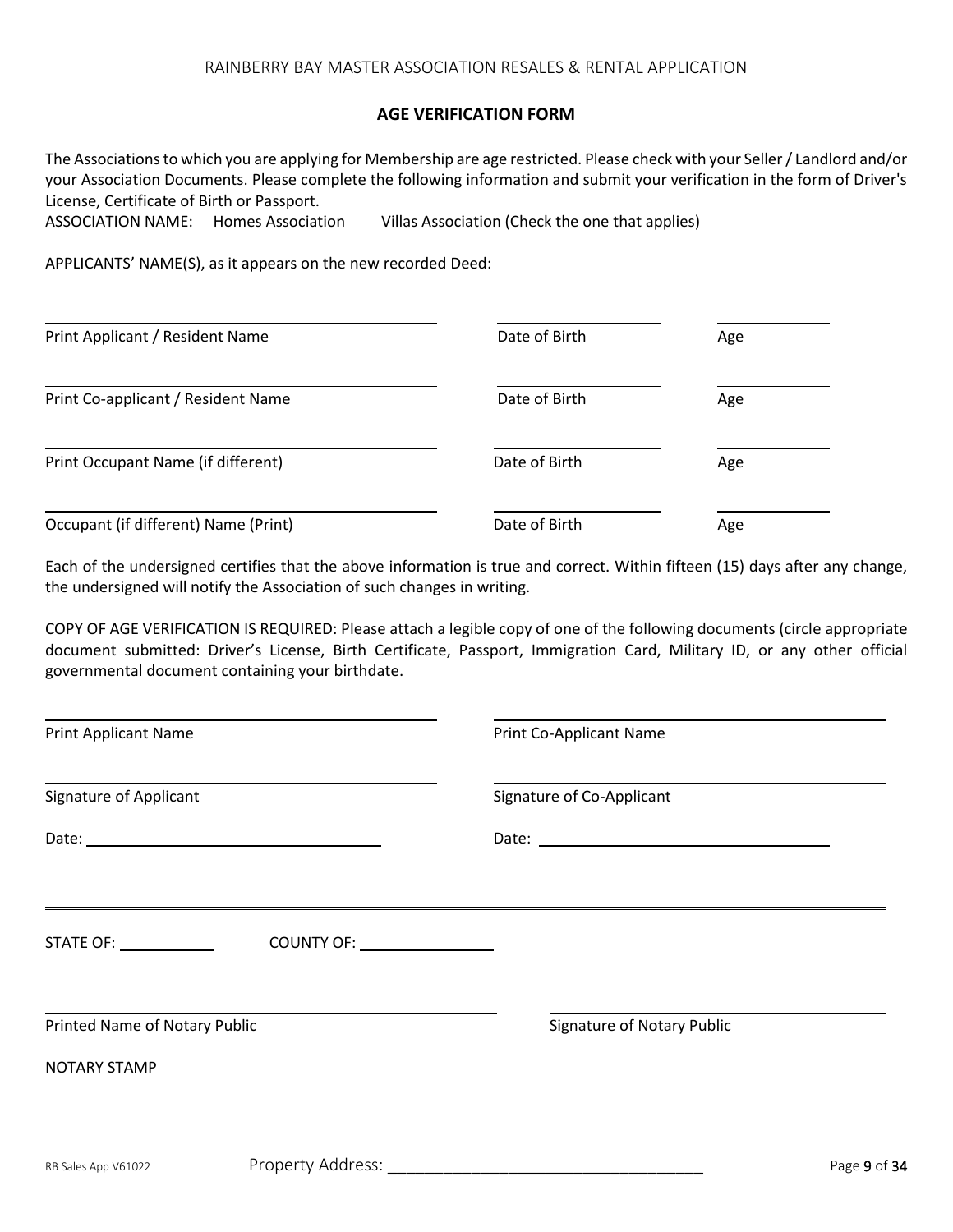#### **DISCLAIMER FORM**

Please read and initial each item (Applicant and Co-applicant) and sign the statement at the bottom of the page

| <b>APP</b> | CO | I/We understand that only two (2) household pets are permitted, not to exceed thirty pounds at maturity.<br>Service animals are not included in the two (2) pets ruling as to number and weight.                                                                                                                                                                                                                                                                                                                                                                                |
|------------|----|---------------------------------------------------------------------------------------------------------------------------------------------------------------------------------------------------------------------------------------------------------------------------------------------------------------------------------------------------------------------------------------------------------------------------------------------------------------------------------------------------------------------------------------------------------------------------------|
|            |    | I/We understand that pets must always be walked on a six (6') foot leash and that we are responsible for<br>cleaning up all waste from said pets deposited on the grounds.                                                                                                                                                                                                                                                                                                                                                                                                      |
|            |    | I/We understand that the Association to which we are applying has leasing restrictions and we must own<br>the property for at least two (2) years prior to leasing.                                                                                                                                                                                                                                                                                                                                                                                                             |
|            |    | I/We understand that the Association to which we are applying may cause to be instituted such<br>investigation into my/our background and/or criminal background as the Association deems necessary.<br>l/We specifically authorize said Association and/or its agent, to make such investigation and that the<br>board of directors of said associations and/or its agents shall be held harmless from any action or claim<br>by me/us in connection with the use of the information contained therein or any investigation conducted<br>by the association and/or its agents. |
|            |    | I/We agree to provide any additional information and/or documentation as requested by the Association<br>prior to final interview.                                                                                                                                                                                                                                                                                                                                                                                                                                              |
|            |    | I/We understand the buyer is responsible for a one-time capital contribution due at closing equal to two<br>(2) quarters of Master assessment. This amount is payable to the Rainberry Bay Master Association.                                                                                                                                                                                                                                                                                                                                                                  |
|            |    | I/We have received, read, and understand the association rules and regulations attached and agree to<br>abide by same and that a complete set of the rules and regulations have been provided to me/us by the<br>seller or landlord, we further agree to be bound by and adhere to said rules and regulations.                                                                                                                                                                                                                                                                  |

By signing below, I/we acknowledge the foregoing information, and agree to comply with all Rules and Regulations set forth by Rainberry Bay Master Association, Rainberry Bay Homes Association and Rainberry Bay Villas Association.

Print Applicant Name **Print Co-Applicant Name** 

Signature of Applicant Signature of Co-Applicant

Date: Date: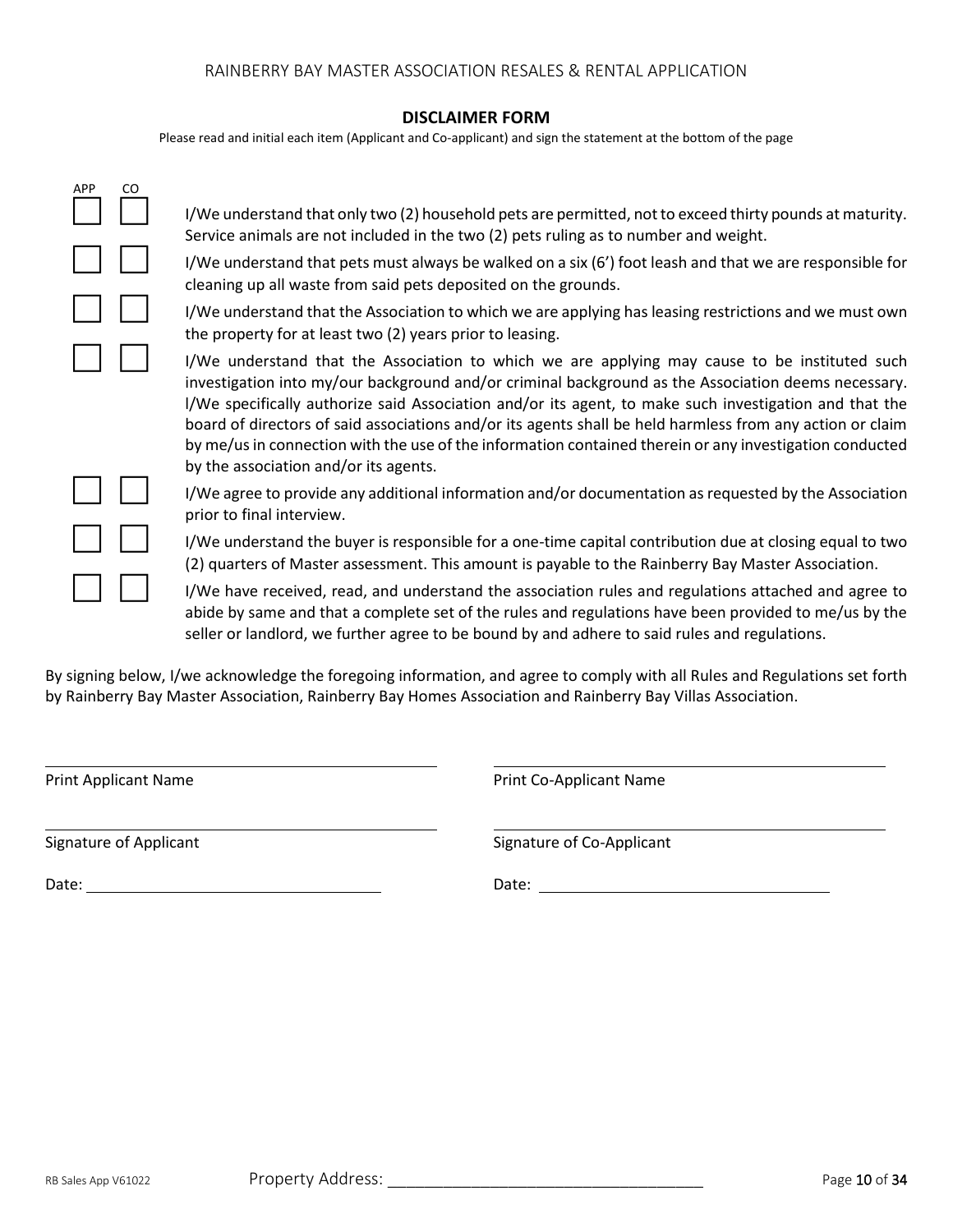#### **PETS**

Rainberry Bay is a pet-friendly Community. The rules governing pets is fully described in the Rainberry Bay Rules and Regulations. All pets must be licensed in accordance with the regulations of the City of Delray Beach and Palm Beach County and must have all inoculations up-to-date and maintained, as verified by the attending Veterinarian's signature of record with current weights.

Each Owner/Occupant agrees that it is their responsibility to pick up any animal waste from the grounds and properly dispose of the waste. If you have a Service Animal/Assistance Animal, copies of all supporting documentation of the specific animal MUST be attached to this application substantiating the need for said animal from an attending physician and MUST be in accordance with all FHA and State of Florida regulations pertaining to this specific type of pet. All medical information will be kept in strict confidence and held in a secure location following processing. Pets must be leashed at all times and cannot be left alone in the patio area of any home/villa.

1. I/We understand that only two household Pets are permitted and must meet the weight requirement of a maximum of 25 pounds or an aggregate weight of both pets of 30 pounds at maturity, per Rainberry Bay Rules. We also understand that these pets MUST be walked on a maximum of a 6-foot, non-retractable leash at ALL TIMES under the complete control and custody of the owner, and that I/we are responsible for cleaning up all waste from said pets and disposing of it properly.

Signature and the state of the state of the state of the state of the state of the state of the state of the state of the state of the state of the state of the state of the state of the state of the state of the state of

2. A signed document from an attending Veterinarian must be provided with weight of the animal and verification of current inoculations.

**Signature** 

3. A picture of each pet MUST accompany this application and, should said pet be replaced by another, ALL information, including a recent picture of the pet MUST be supplied to the office immediately upon the pet taking residence in the unit.

Signature and the state of the state of the state of the state of the state of the state of the state of the state of the state of the state of the state of the state of the state of the state of the state of the state of

4. I/We as Purchasers or Tenants of a Home or Villa at Rainberry Bay hereby attest to the following:

| Pet #1 Name | <b>Breed</b> | Cat/Dog/other | Color | Weight |
|-------------|--------------|---------------|-------|--------|
| Pet @2 Name | <b>Breed</b> | Cat/Dog/other | Color | Weight |
| Signature   |              |               |       |        |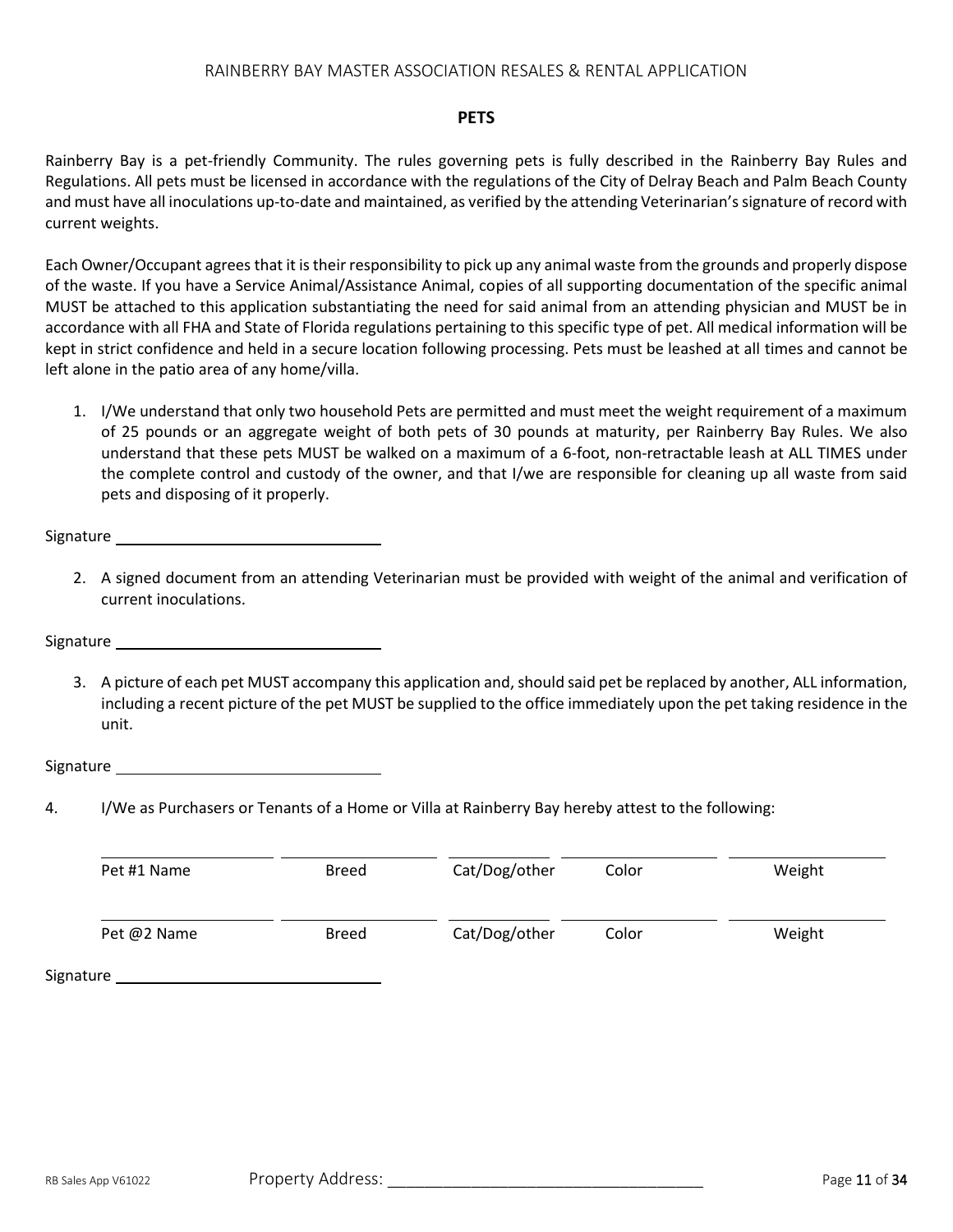#### **SERVICE/ASSISTANCE ANIMALS**

- To qualify for an accommodation, for a Service or ESA animal please refer to the application page for requirements. This application and the supporting material must be submitted to and approved by the Management Office prior to any service or ESA animal being permitted to enter or occupy any lot or home.
- In accordance with both FHA and Florida Statute requirements, Service/Assistance animals can reside in Rainberry Bay with their Owner.

#### **RESTRICTIONS**

- Owners will assume full responsibility for any damage to persons or property caused by their animal.
- **E** Animals may be walked on the sidewalks and streets of Rainberry Bay and around the lake path.
- Service/Assistance animals are bound by the same rules as pets regarding the following:
- Whenever leaving home, the Owner must keep the animal on a leash of no more than six (6') feet in length or placed in an animal carrier, under the complete custody and control of the Owner always.
- The Owner must immediately remove all animal waste and must thoroughly clean up after the animal.
- Waste must be bagged when deposited into dumpster and may not be tossed into storm drains, the lake or recycling bins.
- No animal can constitute a nuisance or source of annoyance to any other Owners or Residents using the pool deck or any other common area.
- No animal can be left unattended on any patio or balcony, or anywhere outside of the Home, at any time.
- **E** All items under "Nuisances" of the Rainberry Bay Rules and Regulations will apply.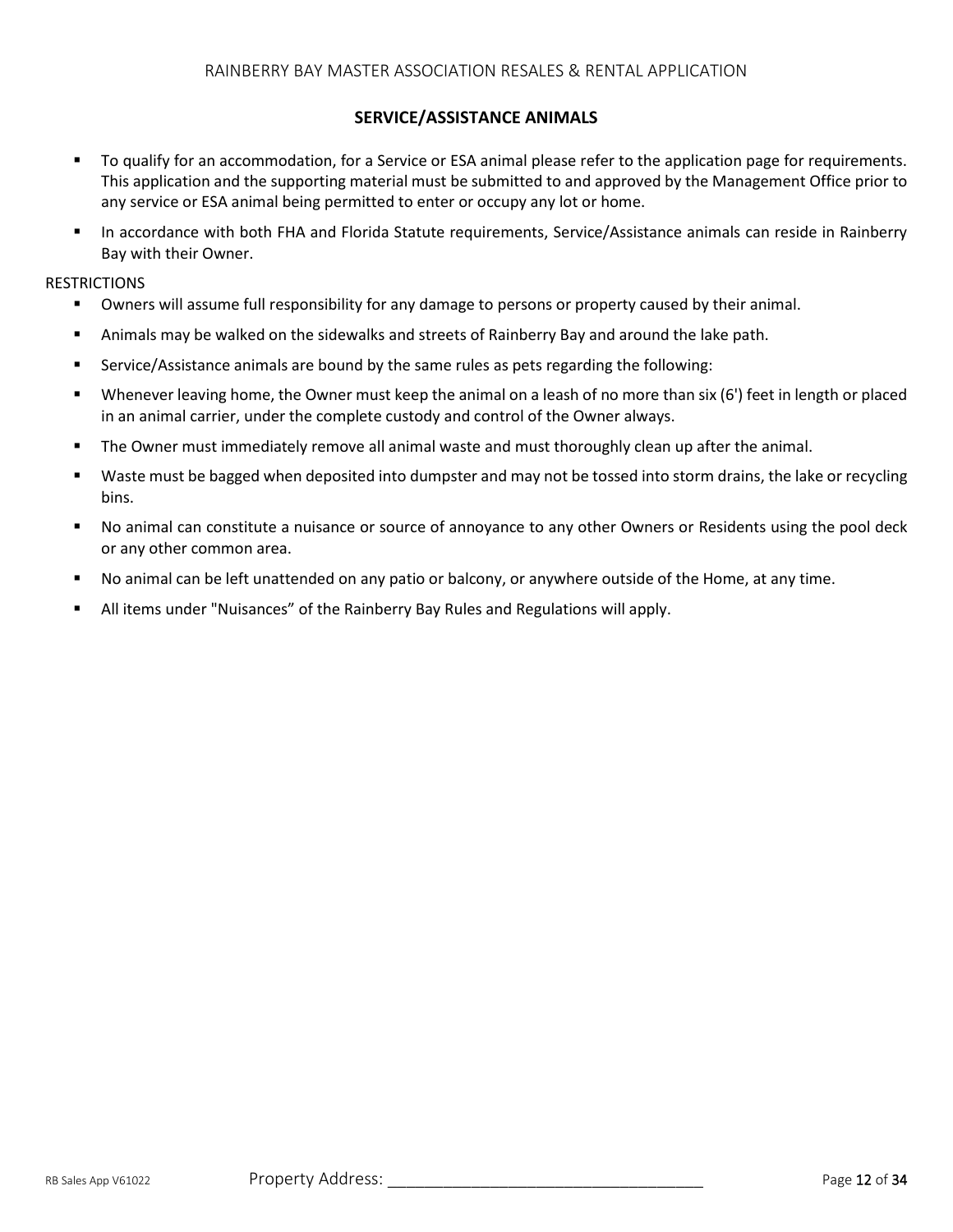## Rainberry Bay Master Association, Inc. **APPLICATION FOR A SERVICE ANIMAL**

| Owner Name: 1988 and 2008 and 2008 and 2008 and 2008 and 2008 and 2008 and 2008 and 2008 and 2008 and 2008 and 2008 and 2008 and 2008 and 2008 and 2008 and 2008 and 2008 and 2008 and 2008 and 2008 and 2008 and 2008 and 200 |                           |                                                                                                                |
|--------------------------------------------------------------------------------------------------------------------------------------------------------------------------------------------------------------------------------|---------------------------|----------------------------------------------------------------------------------------------------------------|
|                                                                                                                                                                                                                                |                           |                                                                                                                |
|                                                                                                                                                                                                                                | Weight: _________________ | Age: and the set of the set of the set of the set of the set of the set of the set of the set of the set of th |
| the contract of the contract of the contract of the contract of the contract of the contract of the contract of<br>$-1$ $-1$ $-1$ $-1$                                                                                         |                           |                                                                                                                |

The following items are necessary to complete the application process:

- $\Box$  Picture of animal
- $\Box$  Veterinarian Certification verifying current vaccinations and spay/neuter proof.
- **Proof of Rabies license tag.**
- $\Box$  Written proof of specials skills/training/certification of the animal.
- $\Box$  Letter from a treating physician or other health professional such as a psychiatrist, psychologist, social worker, or counselor, who is qualified to make such a diagnosis of a physical or mental disability and who has treated the patient. The letter must detail the major life activity/activities that are substantially limited due to the disability. It must show the person has specific symptoms that are lessened because of the animal and indicating that the animal is medically necessary to treat the disability. \*
	- The healthcare provider letter is NOT part of the official records open for inspection and will be stored in a locked safe in the office.
	- NOTE: As of July 1, 2020, an amendment to Florida's Fair Housing Act (SB1084) states that it is a misdemeanor to provide false or fraudulent information for a service or emotional support animal.

I, the state of the contract of the contract of the property acknowledge that I have read the attached Rainberry Bay Master Association, Inc. Rules and Regulations pertaining to Service Animals and do hereby agree, that if this application is approved, to fully abide by said Rules and Regulations. Further I hereby agree to indemnify, defend, and hold harmless the Association, its officers, directors, employees and contractors against any claim, damage, loss, or expense, including reasonable attorney fees and costs arising from my Service Animal.

|  | Owner Signature |  |
|--|-----------------|--|
|--|-----------------|--|

Reviewed and approved by:

Management Office **Date:** Date: Date: Date: Date: Date: Date: Date: Date: Date: Date: Date: Date: Date: Date: Date: Date: Date: Date: Date: Date: Date: Date: Date: Date: Date: Date: Date: Date: Date: Date: Date: Date: Date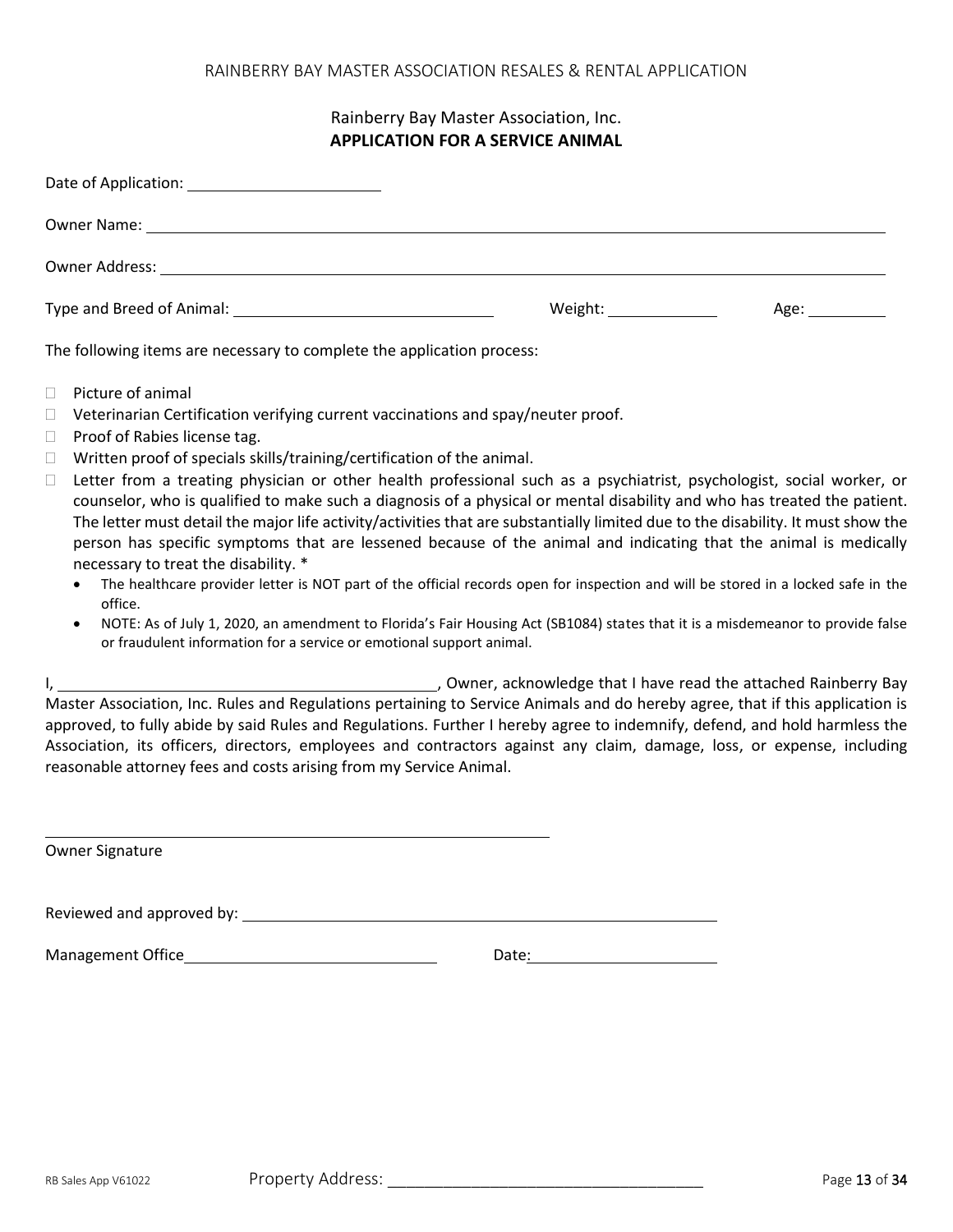## Rainberry Bay Master Association, Inc. **APPLICATION FOR AN EMOTIONAL SUPPORT ANIMAL**

| Owner Name: 1988 and 2008 and 2008 and 2008 and 2008 and 2008 and 2008 and 2008 and 2008 and 2008 and 2008 and 2008 and 2008 and 2008 and 2008 and 2008 and 2008 and 2008 and 2008 and 2008 and 2008 and 2008 and 2008 and 200 |                                                                                                                                                                                                                                |                                                                                                                |
|--------------------------------------------------------------------------------------------------------------------------------------------------------------------------------------------------------------------------------|--------------------------------------------------------------------------------------------------------------------------------------------------------------------------------------------------------------------------------|----------------------------------------------------------------------------------------------------------------|
|                                                                                                                                                                                                                                |                                                                                                                                                                                                                                |                                                                                                                |
| Type and Breed of Animal: 1999 and Breed of Animal:                                                                                                                                                                            | Weight: Network of the Media and the Media and the Media and the Media and the Media and the Media and the Media and the Media and the Media and the Media and the Media and the Media and Media and Media and Media and Media | Age: and the same of the same of the same of the same of the same of the same of the same of the same of the s |
| The following items are necessary to complete the application process:                                                                                                                                                         |                                                                                                                                                                                                                                |                                                                                                                |

- □ Picture of Animal
- $\Box$  Veterinarian Certification verifying current vaccinations, and spay/neuter proof
- □ Proof of Rabies License Tag
- $\Box$  Written proof of specials skills/training/certification of the animal.
- $\Box$  Letter from a treating physician or other health professional such as a psychiatrist, psychologist, social worker, or counselor, who is qualified to make such a diagnosis of a physical or mental disability and who has actually treated the patient. The letter must detail the major life activity/activities that are substantially limited due to the disability. It must show the person has specific symptoms that are lessened because of the animal and indicating that the animal is medically necessary to treat the disability. \*
	- The healthcare provider letter is NOT part of the official records open for inspection and will be stored in a locked safe in the office.
	- NOTE: As of July 1, 2020, an amendment to Florida's Fair Housing Act (SB1084) states that it is a misdemeanor to provide false or fraudulent information for a service or emotional support animal.

I, the state of the contract of the contract of the state of the attached Rainberry Bay Master Association, Inc. Rules and Regulations pertaining to Service Animals and do hereby agree, that if this application is approved, to fully abide by said Rules and Regulations. Further I hereby agree to indemnify, defend, and hold harmless the Association, its officers, directors, employees and contractors against any claim, damage, loss, or expense, including reasonable attorney fees and costs arising from my Service Animal.

| Owner Signature |
|-----------------|
|                 |

Reviewed and approved by:

Management Office Date: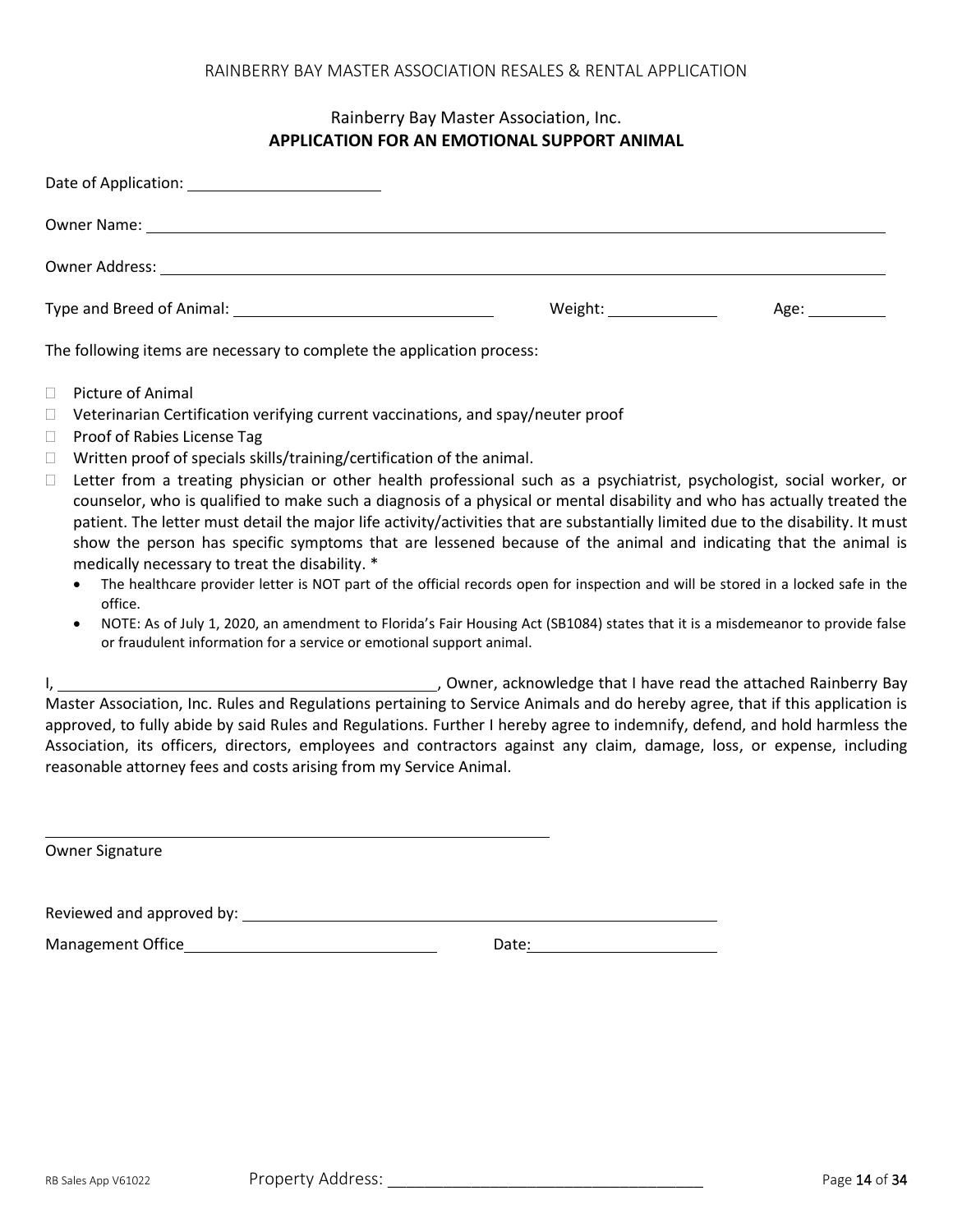#### **INDIVIDUAL HOMEOWNERS AND FLOOD INSURANCE**

The Rainberry Bay Associations maintain insurance coverage for common areas ONLY and does NOT provide any type of individual insurance coverage for any portion of your Home or Villa or your personal belongings.

Obtaining an Individual Homeowners Insurance Policy (HO-3) and paying the ongoing premium for the coverage is the exclusive responsibility of each Homeowner and Villa Owner or Renter. In addition, Flood Insurance is a separate type of coverage issued on an individual basis by FEMA. It is highly recommended that you consult your own insurance professional to discuss these types of policies and secure coverage based upon your individual needs.

Again, it is the SOLE RESPONSIBIITY of EACH UNIT OWNER/RENTER to secure Individual HOMEOWNERS, RENTER'S, and FLOOD insurance coverage.

I have read and fully understand the above responsibility of obtaining INDIVIDUAL INSURANCE policies for my residence and understand that the Associations will not be responsible for any loss to my home or personal belongings.

Applicant Name (Print) Co-Applicant Name (Print)

Applicant Signature Co-Applicant Signature Co-Applicant Signature

Date: Date: Date: Date: Date: Date: Date: Date: Date: Date: Date: Date: Date: Date: Date: Date: Date: Date: Date: Date: Date: Date: Date: Date: Date: Date: Date: Date: Date: Date: Date: Date: Date: Date: Date: Date: Date: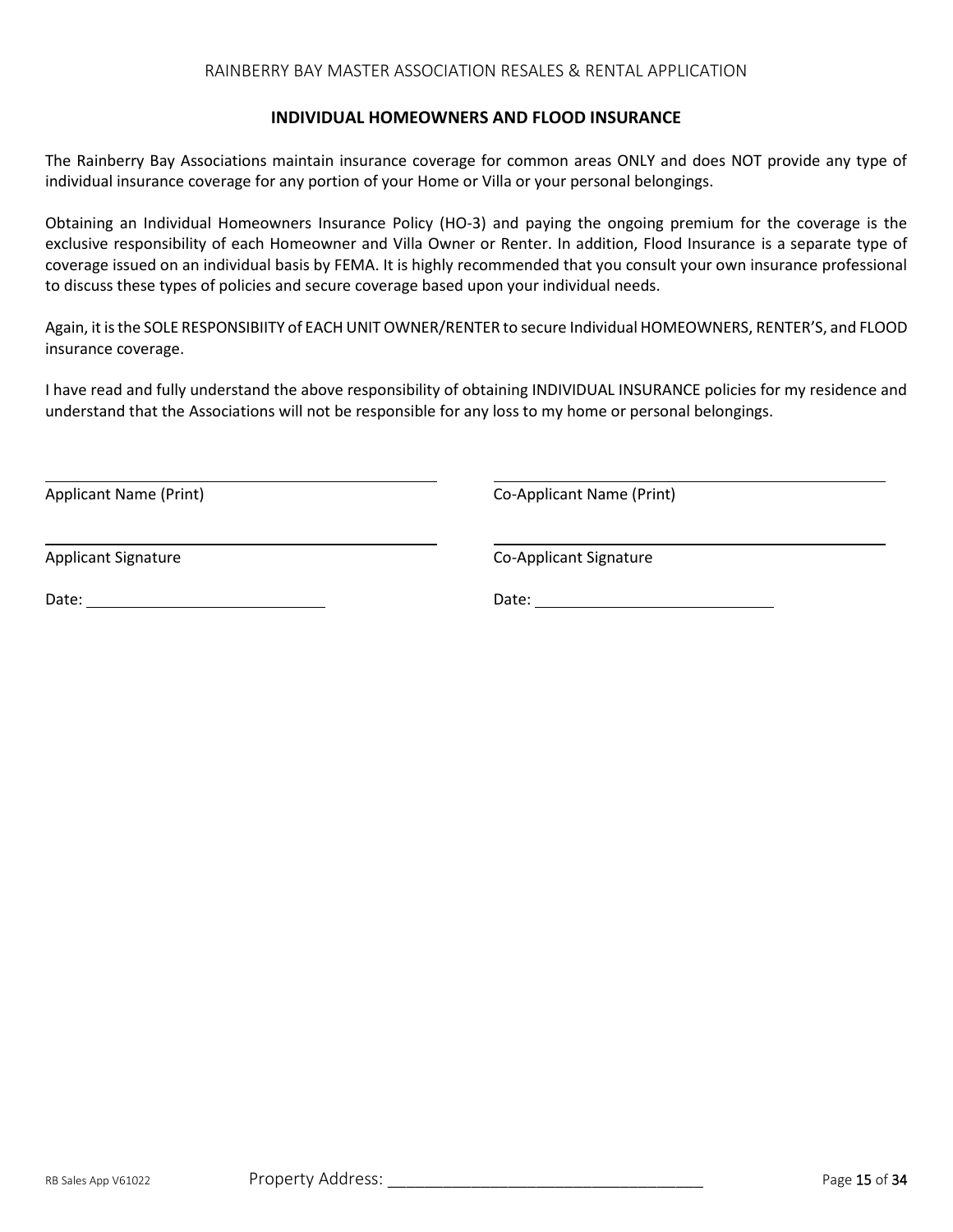#### **EMERGENCY CONTACT INFORMATION**

| Applicant/Resident Name (Print)                                                                                                                                                                                                                                                                                                                           | Home Telephone | Cell Phone | Email address |  |  |
|-----------------------------------------------------------------------------------------------------------------------------------------------------------------------------------------------------------------------------------------------------------------------------------------------------------------------------------------------------------|----------------|------------|---------------|--|--|
| In the event an emergency arises that affects your unit, and you are away from your home or cannot be reached, who should<br>we contact? This would include instances such as break-ins, water leaks into or from your home, fire, etc. Please provide<br>three contact persons with all telephone numbers and email addresses where they may be reached. |                |            |               |  |  |
| Local Contact<br>  Key                                                                                                                                                                                                                                                                                                                                    | Email          |            | Phone         |  |  |
| Local Contact<br>  Key                                                                                                                                                                                                                                                                                                                                    | Email          |            | Phone         |  |  |
| Local Contact<br>  Kev                                                                                                                                                                                                                                                                                                                                    | Email          |            | Phone         |  |  |

It is suggested that at least two (2) of your contacts live in the local area and have a key to your unit. Please make sure to indicate if they have a key or not.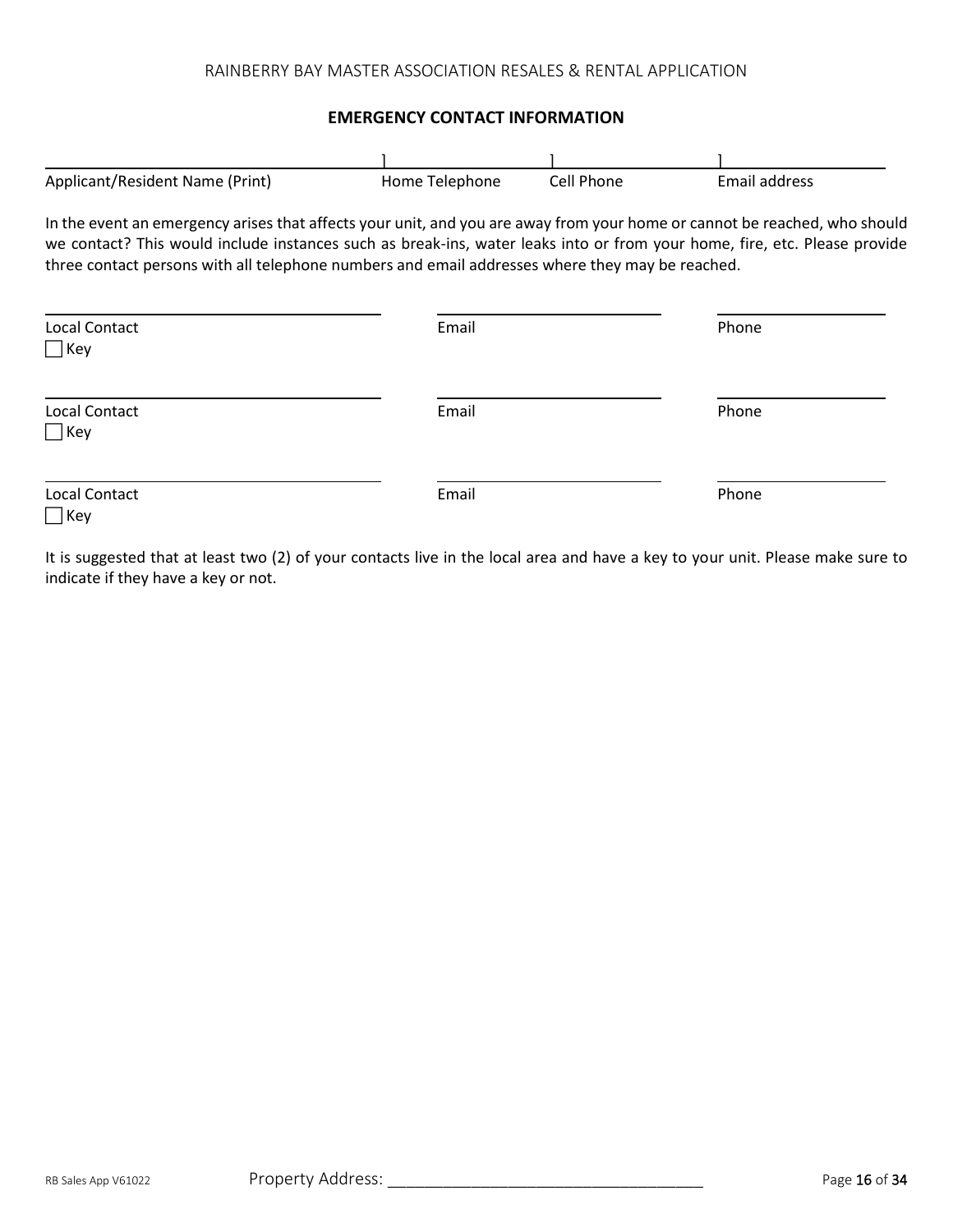#### **RAINBERRY BAY RULES & REGULATIONS 2016**

#### TABLE OF CONTENTS

| <b>PETS</b> |  |
|-------------|--|
|             |  |
|             |  |
|             |  |
|             |  |
| <b>PODS</b> |  |
|             |  |
|             |  |
|             |  |
|             |  |

# DEFINITIONS:

As used in this document, the following definitions apply:

- BOD will mean and refer to the full 9-member Master Board of Directors of Rainberry Bay.
- HOA will mean Homeowners Association for any home or villa in Rainberry Bay.
- RB will mean Rainberry Bay.
- **ELESSEES will mean persons who have leased or rented a unit within Rainberry Bay.**
- OWNERS will mean owners of homes or villas in Rainberry Bay.
- R&R will mean Rules and Regulations of Rainberry Bay.
- Architectural Committee is the executive arm of the Architectural Control Board of Rainberry Bay.

## GOVERNING DOCUMENTS:

By virtue of ownership, leasing or use of property or facilities at Rainberry Bay, each owner, lessee, guest, or other person is bound by and agrees to comply with all Rules & Regulations set forth in this document, which may be amended from time to time by the BOD of Rainberry Bay.

The foregoing Rules & Regulations will in no way amend or alter the articles of incorporation, or the covenants or bylaws of Rainberry Bay, but will only be supplemental thereto. in the event of any conflict, order of authority will be the Rainberry Bay documents, articles of incorporation and bylaws.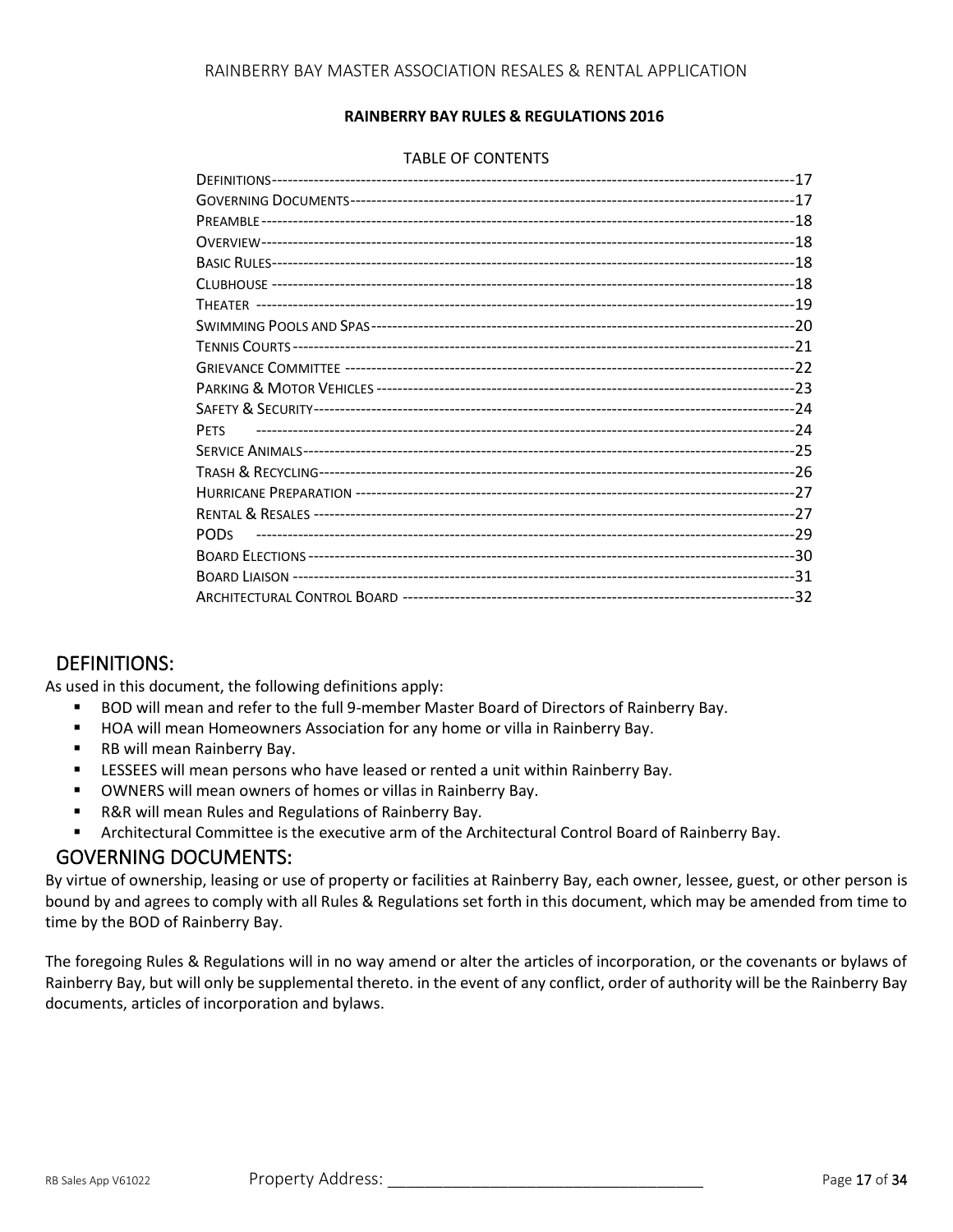## PREAMBLE:

- To preserve and maintain the beauty and high standards of quality of the Rainberry Bay Community, the Board of Directors has adopted certain rules and regulations which are delineated within this document.
- The Rules and Regulations will apply to all property owners within Rainberry Bay and are binding upon both Homeowners and lessees, their guests and service people.
- Rainberry Bay provides amenities for its Residents and these Rules have been thought through carefully to safeguard this community for generations to come. The Master Association is charged with the upkeep of all our amenities.
- Careful consideration has been given to the welfare and safety of our Residents and guests, and for the maintenance of our community. These Rules and Regulations are adopted to ensure safe and tranquil enjoyment of all our facilities.

## OVERVIEW:

Posted traffic regulations must be obeyed. Community traffic signs must be respected with full compliance. These include stop signs, speed limit signs, no parking signs, marked pedestrian crosswalks and any new or revised restrictions that may be added by the Board of Directors. Speed limits are 25 mph and there is absolutely no parking on the odd side of any street in the Homes areas.

BASIC RULES FOR ALL FACILITIES AND EQUIPMENT INCLUDE:

- To avoid liability, no Residents should enforce the rules themselves. Call Security, the Property Manager and/or the police for rule infractions.
- No smoking in any building, around any doorways, inside pool fences or on tennis courts.
- All visitors to any public building must be dry, covered appropriately, with shoes on. Others will be asked to leave.
- No children under 16 years of age may use any of the amenities without an adult to supervise and attend them.
- All pets and service animals must be leashed and attended anywhere within the community.
- Every Resident is required to clean up after themselves after using any of the equipment or facilities and not leave litter, garbage, or animal droppings behind.
- Rainberry's Lake Delrain is not to be used for any recreational activities except fishing. This includes swimming, wading, or boating.

## CLUBHOUSE:

The Clubhouse Committee oversees the conditions in the building and makes recommendations to the Board to improve these conditions. The committee will ensure that equipment needed for scheduled events is available, such as microphones and room setup.

USE OF THE CLUBHOUSE

- HOURS: The clubhouse is open every day from 6:00 AM to 11:00 PM
- **•** Special opening and closing hours may be specified only by the Board of Directors.
- Security is responsible for the actual opening and closing of the facility.
- Attendees of any event will vacate the clubhouse by 11 PM.
- Clubhouse use forms are available in the Management Office and must be filled out and filed with the office.
- The Calendar Committee, a Board-appointed Committee, is solely responsible for scheduling all events in the clubhouse.
	- o Private affairs and parties by any Owner or any Rainberry Bay club must be approved by the Board of Directors through the Calendar Committee.
	- $\circ$  Open meetings or gatherings for religious or political purposes are allowable if serving as a private event, though they cannot be officially sponsored.
- Speakers cannot be actively campaigning, and all sides must be given the opportunity to participate.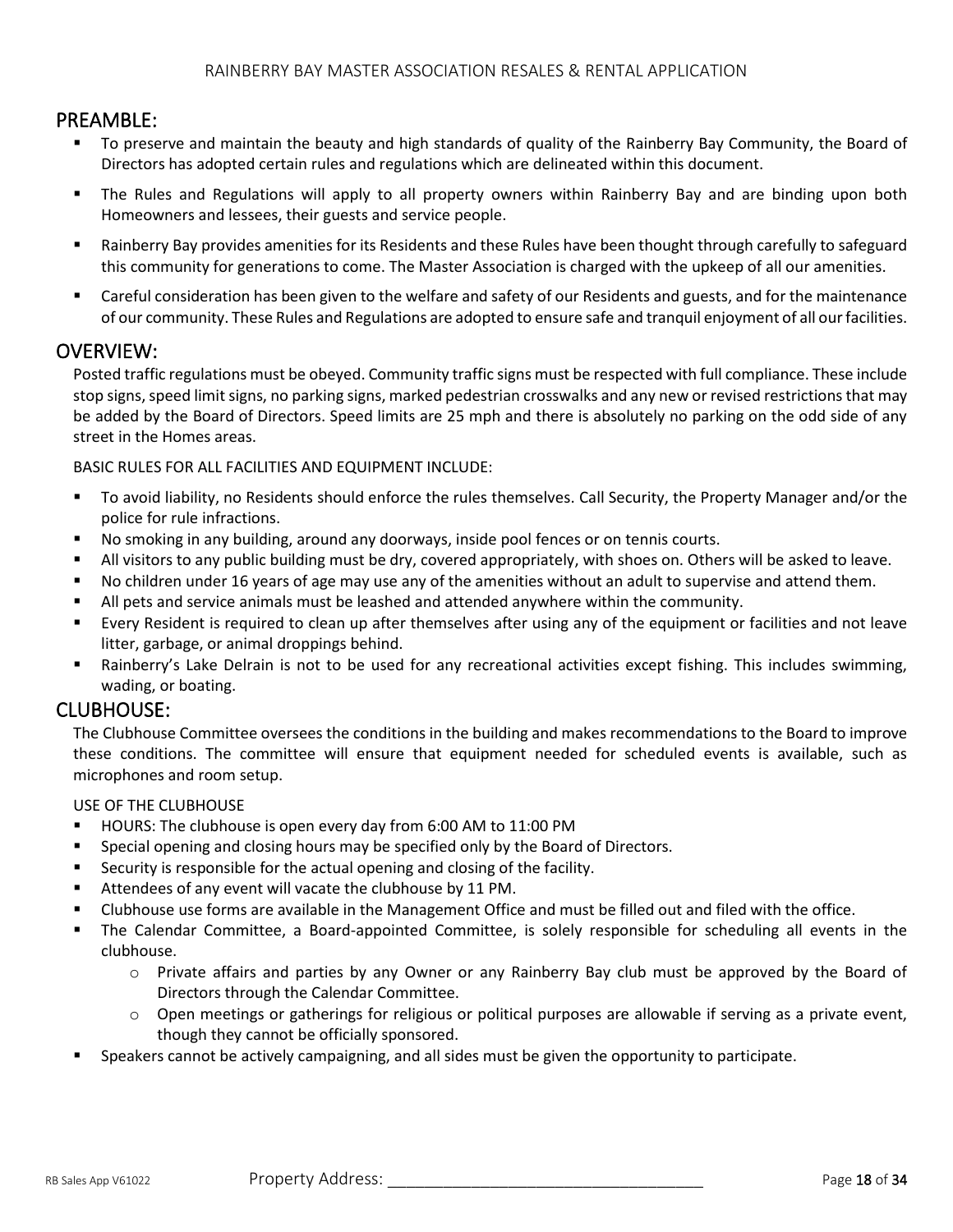- Fees and appropriate deposits for rental of the clubhouse for private use by a Resident will be set by the Board.
- When admissions are charged, attendance will be exclusive and limited to those persons who have paid the charge, the total number not to exceed the posted fire code limit.
- Both Rainberry Bay clubs and private party sponsors are required to leave all areas as found.
- All Residents are responsible for disposing of garbage or litter into the proper receptacles from any area utilized by them.
- Security costs, cleanup, and repair or replacement costs exceeding any deposit will be borne by the party's Resident sponsor.
- Security personnel must remain at the clubhouse until all guests have left the area and the building has been securely locked.
- Security may escort from the property any attendees who violate the Rainberry Bay Clubhouse Rules and Regulations, i.e., smoking, becoming disorderly, or damaging property.
- **EXTENCY Beach police may be called for assistance should Rainberry security be unable to cope with any disturbance** that might ensue.

USE OF THE BILLIARD, FITNESS, SAUNA, AND STEAM ROOMS

- Specific rules are posted in these rooms.
- No food or drink (except bottled water) are to be used in any room.
- No person under the age of 16 may enter or use the Fitness or Billiard rooms without adult supervision and they are not permitted in the Steam Room or Sauna under any circumstances.

## THEATER

The Rainberry Bay Theater has been professionally designed and contains technical equipment to be used for different types of events. It is managed by the Theater Management Committee under direction of the Board of Directors and general admission is limited. Theater Management will assist the groups who use the Theater to provide the equipment needed and ensure that all safety rules are followed.

USE OF THE THEATER FOR EVENTS

- During annual or special elections, there will be no electioneering inside the building, including handing out of campaign literature.
- **E** All visitors to the Theater must be dry, covered and with shoes on. Others will be asked to leave.
- There is NO SMOKING in any area of the theater at any time.
- The theater is open for Rainberry Bay activities only as announced in the Calendar of Events or for Board- approved special events.
- The theater is to be kept always locked when not in use.
- For special room set-ups and special equipment requests, Theater Request forms must be filled out and returned to the Management Office at least 2 weeks in advance.
- Security is responsible for opening and closing the theater for authorized personnel and scheduled events. Last person out must call security and wait for their arrival.
- Security must be provided in the theater by the renter of the facility using the Rainberry Bay security company. Security personnel will remain at their posts until all guests have left the theater regardless of time, and the theater has been securely locked.
- Costs for Security, cleanup, and repair or replacement will be borne by the Resident sponsor.
- Specific Rules for Use of the Theater including use of the sound and lighting equipment may be obtained from the Theater Management Committee.
- The Calendar Committee is responsible for scheduling all events in the theater.
- Private affairs and parties by any Owner, renter or any non-chartered Rainberry Bay group are prohibited except as approved by the Board of Directors.
- All clubs must remove decorations and sets used for event within three (3) days.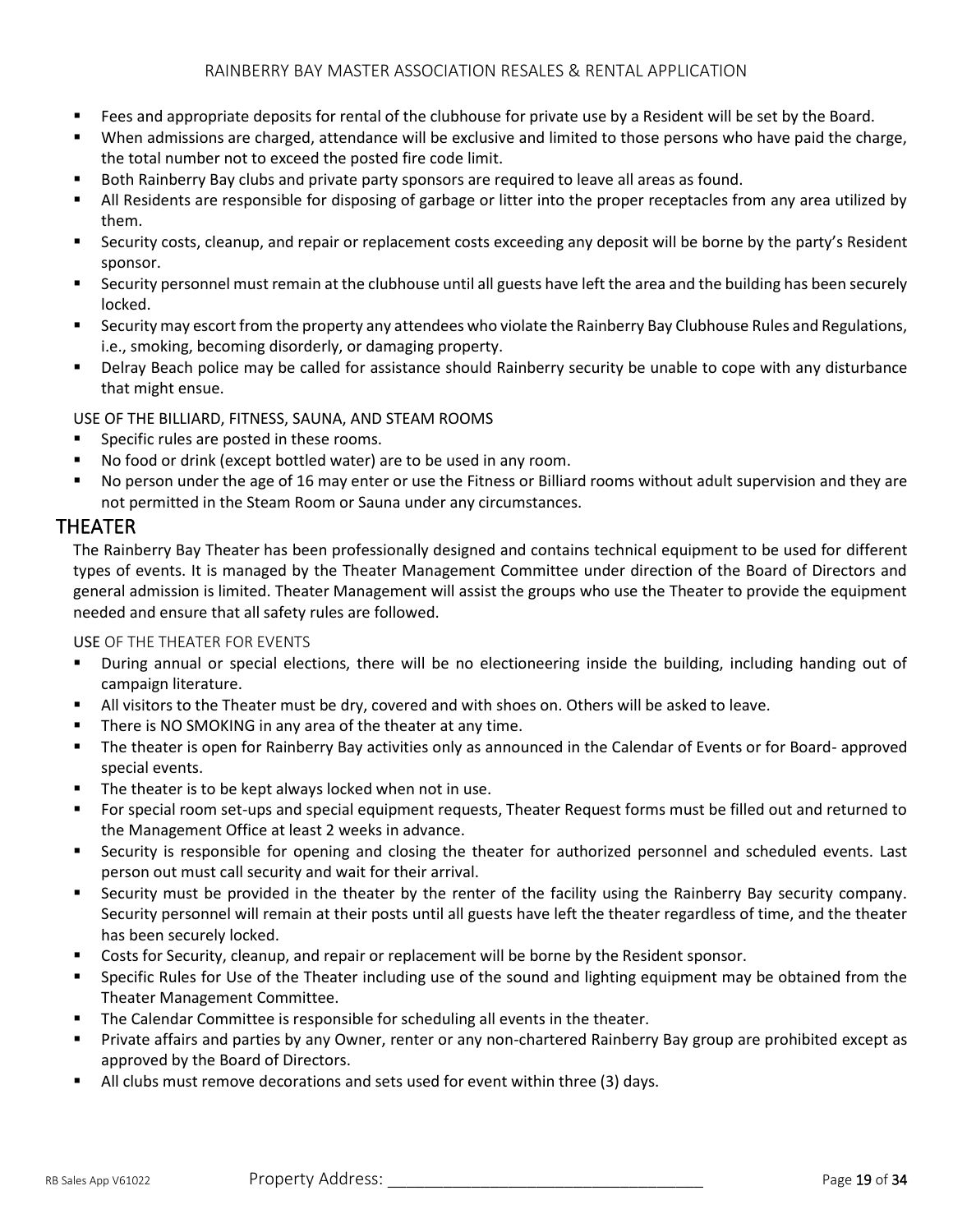- **•** Open meetings or gatherings for religious or political purposes are allowable though cannot be officially sponsored.
- Outside speakers cannot be actively campaigning, and all sides must be given the opportunity to participate.
- Nothing is to be attached to the sound baffles, curtains or inside the lobby windows.
- No pins or tape other than blue painters' tape may be used to attach to walls or to mark the floor.
- Nothing is to be dragged across the stage or the dance floor.
- All ticket sales are scheduled on Mondays and Thursdays from 4:15 to 5:15.
- Ticket sellers must call Security to unlock and WAIT for them to secure the building after sale time.
- For activities outside of Rainberry Bay (extended cruises, etc.), parking is allowed only in outer parking lot.

### THEATER KITCHEN

- Specific Rules for Use are posted in the kitchen. After 11:00 pm, special provisions must be made for cleanup.
- Rainberry Bay clubs and private party sponsors are required to remove all leftover food and beverage containers, and other waste from the theater and theater kitchen at the conclusion of a function.
- Waste and garbage must be bagged and deposited in the theater dumpster.
- All equipment must be left clean and put away after use.

# SWIMMING POOLS AND SPAS

Malfunctions in any pool must be reported immediately to the Management Office or Security. NEVER tamper with any mechanical equipment within the pool area. Pools and spas may be used from dusk to dawn. Currently, to prevent liability to Rainberry Bay, the pools will be locked after dusk until such time as one or more can be properly licensed by Palm Beach County regulations for nighttime use. Residents will be notified when an individual pool is properly illuminated. It is not recommended that anyone ever be in the pool alone.

### USE OF SWIMMING POOLS & SPAS

- **•** Only persons who are Residents, guests or approved renters will be allowed the use of the pools or spas.
- All persons using the pool do so at their own risk. There is never a lifeguard. Users of any pool must assume all liability in the event of an accident, holding Rainberry Bay harmless in any legal action.
- No smoking within the gated area of any pool.
- Individuals who are incontinent or wear ostomy devices are not allowed to use the pool or spa.
- **•** Open wounds or bandages on any part of the body are not allowed in any pool or spa.
- Everyone MUST rinse at the pool shower prior to entering the pool or spa. Shampoo, soap, or razors are not permitted at any pool site.
- People will not be permitted in the pool or spa unless attired in proper swimwear.
- People without a shirt or shoes or dressed in swimwear on any common area will be stopped. Men must always have shirts on, and women must wear a cover up when walking on any areas of the common grounds except for the pool decks.
- **E** Service dogs are allowed within the gated area of any pool but never inside the pools.
- No diving, jumping, ball playing, running, skating or rough play of any type is permitted in or around the pool.
- No more than the capacity of the number of persons listed at each pool site is allowed in the pool.
- Cover pool furniture with towels to protect from oils or suntan lotion.
- No pool toys other than noodles and arm floats may be used in any pool.

### USE OF FOOD, LIQUIDS AND ALCOHOL

- No glass allowed on pool deck or in any pool at any time.
- Food and drink may be brought into the pool areas ONLY in non-breakable containers.
- Pool areas must be left entirely clean after any party or gathering.
- No person deemed by Security to be "under the influence" of alcohol or drugs will be permitted in the
- enclosed pool area.
- Rainberry Bay Security has the right to eject anyone from the pool area in the event of unruly conduct. Violators may be subject to loss of facility privileges.
- Security personnel will ask for the name and address of the Homeowner, visiting family or guests who are not conducting themselves according to these regulations.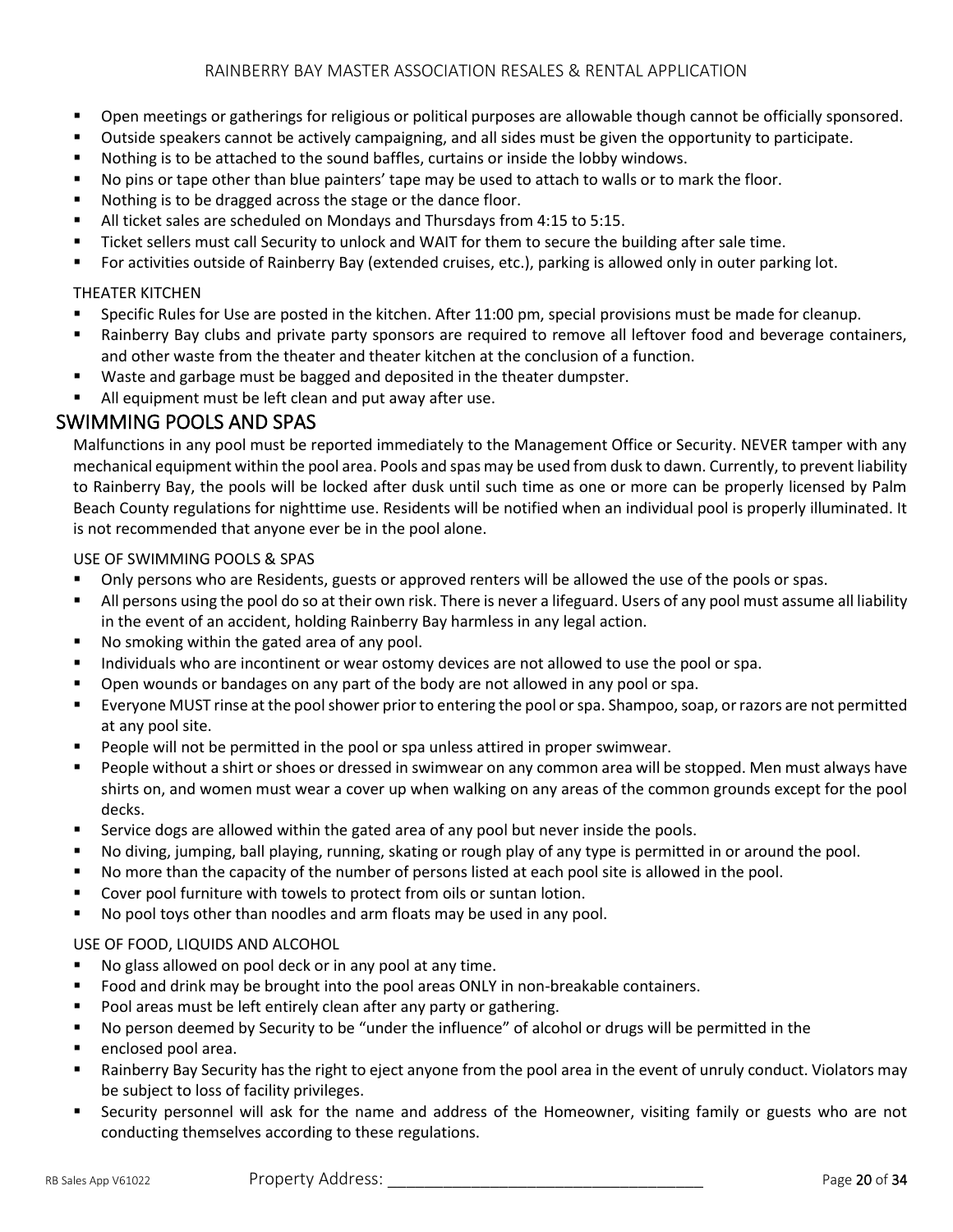### CHILDREN AT THE POOLS AND SPAS

- Children who are not toilet-trained are NOT PERMITTED in any of the pools.
- An adult must supervise any child under twelve (12) years of age.
- No children under the age of twelve years are permitted in the spa.
- It is the responsibility of the supervising adult to ensure that children observe the rules.

## **TENNIS**

There are 10 Har-Tru Courts available for the use of Residents and their guests. All guests must be accompanied by a sponsoring Resident. No individual should ever confront a possible rule violator but, instead, should contact the Tennis Director or call Security.

#### COURT USE BY RESIDENTS AND GUESTS

- Tennis courts are open from 8:00 AM to 10:00 PM. No play or warm-up is allowed before 8 AM
- The Tennis Program in Rainberry Bay has two seasons: Winter Season (November 1-April 30) and Summer Season (May 1-October 31). Note: Rules can be different in each season.
- All players will be properly attired and will wear tennis sneakers suitable for Har-Tru surfaces only. No running shoes are permitted.
- **•** The Tennis Director is responsible for assigning courts in the following level of priority:
	- o Groups with four (4) Residents are first to be assigned
	- o Three (3) Residents and one ()1 guest are next
	- o Two (2) Residents and two (2) guests are next.
	- o One (1) Resident and 3 guests are last to be assigned.
- Reservations for playing time must be made no later than 11:00 AM on the preceding day or no earlier than seven days in advance.
- Reservations must be made on the forms provided in the pro shop.
- Unassigned courts will be available on a first come-first serve basis.
- On unassigned courts, if players are waiting, singles will be limited to one hour and doubles limited to 1  $\frac{1}{2}$  hours.
- Resident singles will be assigned only after all Resident doubles have been assigned.
- House guests (overnight guests), playing with Residents, may use the court in the same manner
- as Residents and will be identified on the reservation form as "H Guests."
- A Day Guest who has been approved as a permanent day guest of one of the Residents in the community and wishes to play tennis, must be named on a tennis reservation form no later than 11AM on the preceding day for each day of play and is expected to play with the sponsoring Resident.
- During the winter season a Day Guest may not play more than 3 times per week. Failure to follow this protocol will deny a day guest entry into Rainberry Bay.
- Day Guests who play for Rainberry Bay in the PBC senior league, (January thru March) may play 3 days per week which includes practice and home matches.
- The court designated as the "Pro Court" will be reserved for instruction. When not being used by the pro,
- it will be available for general use.
- No food can be brought onto the courts and all beverages must be in cans, plastic unbreakable containers, or nonglass thermos bottles.
- Bicycles and motor bikes must be parked in the bicycle racks located in the parking lot. Parking in the center of the Tennis Complex is not permitted.
- All children under sixteen (16) will be accompanied by adults.
- All special tennis events will get preferred court time. League play has priority only after 11:00 AM.
- The ball machine is available on a first come, first served basis. During the Winter Season, the ball machine may not be used before 11:00 AM.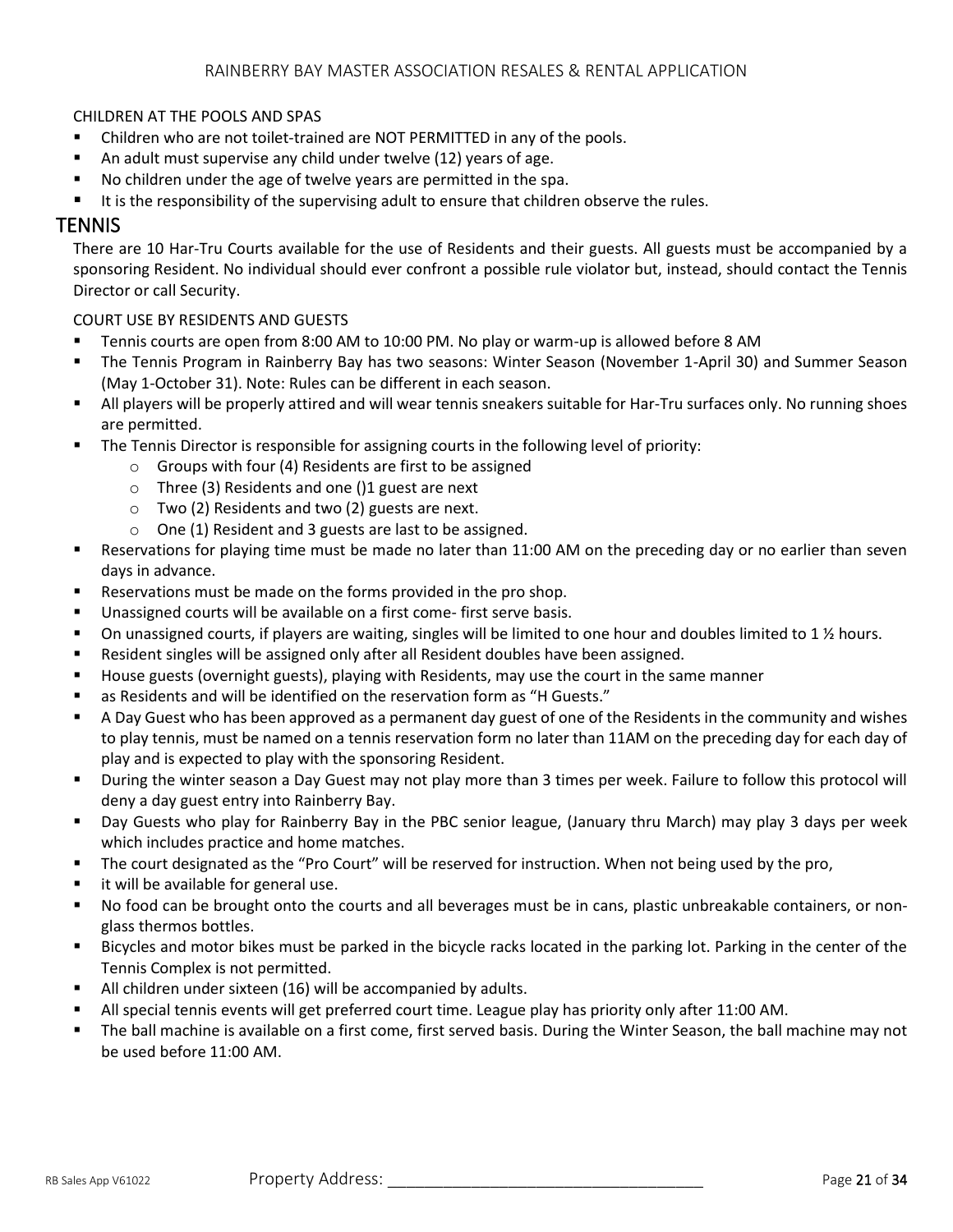#### COURT MAINTENANCE

- No play is allowed immediately after rain or watering of courts.
- The Tennis Director, the Property Manager or the Tennis Liaison will decide when courts are playable.
- Absolutely no furniture, bicycles, skateboards, or carriages are permitted on courts at any time.
- Pets are allowed only in the East-West grassy area between the Tennis Pro Shop, towards the handball courts.
- Pets are never allowed on the courts.
- Disruptive animals and their owners will be asked to leave.

#### ETIQUETTE

- Do not enter the court area before your assigned time and leave court area promptly after completion of play when others are on the court or waiting.
- Keep your voice down and keep common conversation to a minimum so you don't disturb players on other courts.
- Never argue over points or haggle over score.
- If a ball enters another court do not retrieve it. The other players will return it as soon as possible.

### GRIEVANCE COMMITTEE: (Formerly the Rules Enforcement Committee)

Each Resident, their tenants and guests are governed by, and must comply with the governing documents and the rules of Rainberry Bay. Actions at law or in equity, or both, to redress alleged failure or refusal to comply with these provisions may be brought by the Association.

#### COMMITTEE MAKEUP

- The Board will appoint a minimum of a three (3) member committee, plus two alternates, for a two-year
- **■** term beginning every other year in March after the Homeowners' Annual Meeting.
- The chair will designate one member of the committee to act as recording secretary, responsible for recording all proceedings electronically.
- At least three members must be present at every meeting.

#### PROCEDURE OF NOTICES

- When an infraction of the rules is observed by Security or Management, they will notify the violator and file an incident report.
- Management will issue a letter acknowledging receipt of report of violation of rule and setting a time/ date for compliance.
- If non-compliance by scheduled date, a 2nd letter will be sent, stating that the violation remains unattended, and the matter will now go to BOD for possible fines.
- The 3rd letter will stipulate that the BOD has levied a fine and the resident has fourteen (14) days to remedy the violation, pay the fine, or take it to the Grievance Committee.

#### FINES AND PENALTIES

- If the Board of Directors votes that a fine or suspension is justified, the following will occur:
	- o A fine or suspension will be imposed by the Board of Directors with at least 14 days' notice to the person sought to be fined or suspended.
	- o An opportunity for a hearing before the Grievance Committee will be noted.
	- o The Board of Directors may levy reasonable fines. A fine may not exceed \$100 per day per violation for a maximum of \$1,000.
	- $\circ$  A fine may be levied by the Board for each day of a continuing violation, with a single notice and opportunity for hearing, except that the fine may not exceed \$1,000 in the aggregate.
	- o In any action to recover a fine, the prevailing party is entitled to reasonable attorney fees and costs from the non-prevailing party as determined by the court.
- The role of the Grievance Committee is limited to determining whether to confirm or reject the fine or suspension levied by the Board.
- If the Committee, by majority vote, does not approve a proposed fine or suspension, it may not be imposed.
- The Board of Directors may suspend the voting rights of a Resident for the nonpayment of any fee, fine, or other monetary obligation due to the Association that is more than 90-days delinquent.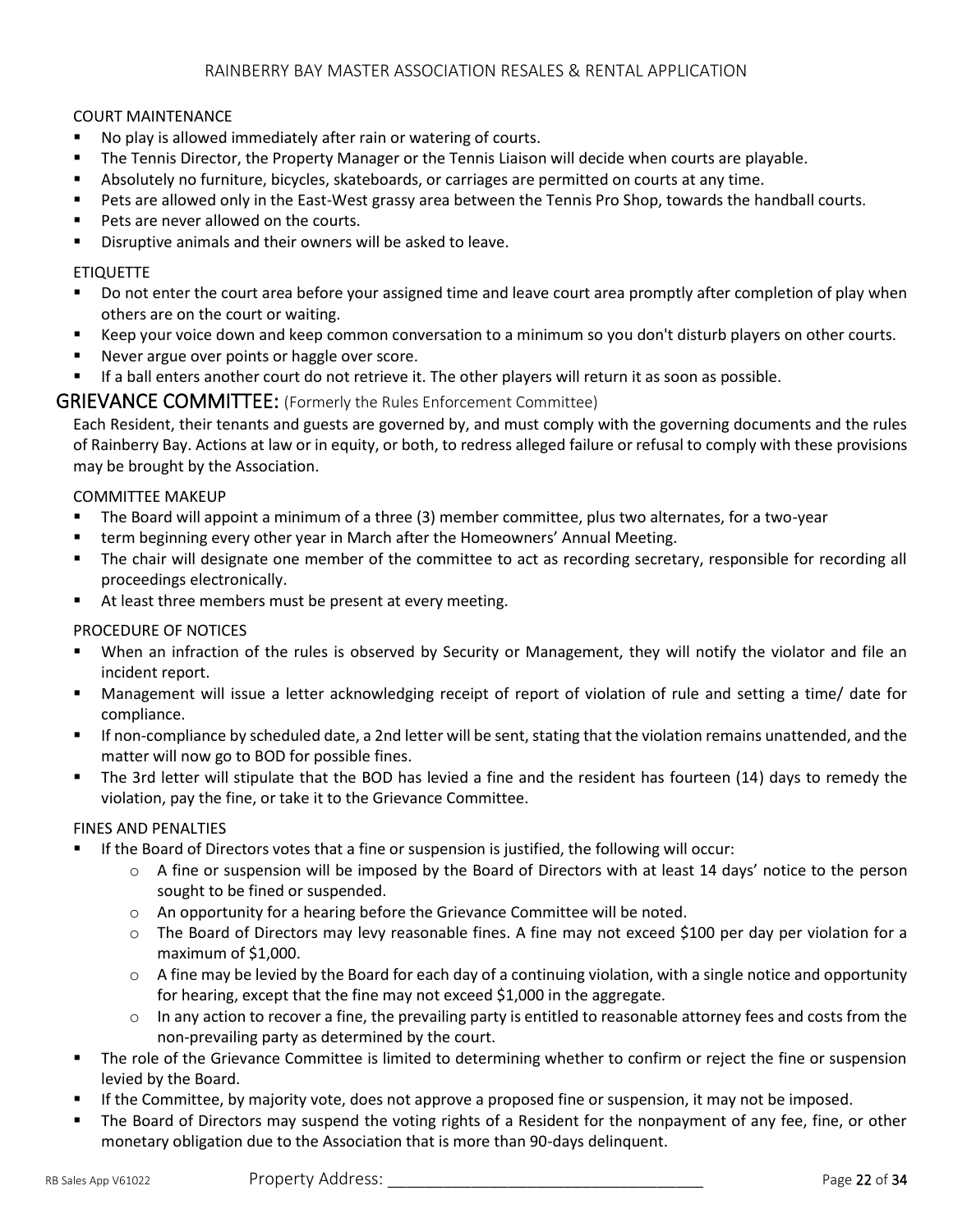- **•** The suspension ends upon full payment of all obligations currently due or overdue to the Association.
- All suspensions imposed must be approved at a properly noticed Board Meeting. Upon approval, the Association must notify the Resident by mail or hand delivery.

### APPEALS

- Appeals can be brought to the Grievance Committee at an appointed hearing.
- At that meeting, the violator can provide the reasons why the fine should not have been levied.
- If the Committee agrees, the fines will be dismissed, and the Board will be notified.
- **■** If the Committee upholds the fine, the violator will be notified and required to pay the fine.

# PARKING AND MOTORIZED VEHICLES

- Safety and Security will review all citations issued for violations of parking rules. Depending on the infraction, the vehicle may be towed away at the expense of the vehicle's owner. Maintenance and security vehicles are exempt.
- **Parking Violations**
- Handicapped Parking spaces are only for the designated handicapped person and his/her driver. Anyone else parking there will be fined.
- **■** If you don't have a handicapped license plate, hang the blue permit on the rearview mirror with
- the expiration date showing. Remove before driving.
- Park properly in disabled space. Do not park in striped area.
- Parking on Rainberry Circle is never permitted except when all the spaces are occupied in the theater or clubhouse parking lots. Street parking will be allowed on the inner Rainberry Circle only.
- Other Parking Violations which can incur fines or towing:
- No parking on the driveway into the parking lots.
- No parking along the sides and around the circle directly in front of the clubhouse.
- No parking if it will block a Resident's driveway.
- No parking on odd sides of street in Homes areas.
- No on-street parking is allowed between midnight and 6:00 AM.
- No parking in another Homeowner's space without permission from the owner.
- No parking on the grass anywhere in the community.
- No vehicle may be parked that may impede the work of emergency vehicles, mail carriers or garbage trucks.
- No parking of non-operable or unregistered vehicles in any parking area, including driveways.
- Guest parking spaces are not to be used for long term parking or storing old or unregistered cars. Violators may be towed.
- Parking is permitted in cul-de-sacs, and, in the Tennis Villas area, guest parking is allowed on both sides of the street but not blocking a resident's driveway.
- **Motorized Vehicle Violations**
- No motorized bicycle, moped, golf cart or any vehicle is permitted to park or ride on or over any path, common ground, or private lawn.
- Movement is confined to roads, driveways, and designated parking areas only. Maintenance, security vehicles and power-driven wheelchairs are exempt.
- No commercial vehicles, campers, vans without side windows, mobile homes, motor homes, boats or house and boat trailers can be parked or stored anywhere without permission in advance from the Board.
- No 18-wheel trucks are allowed inside the community. Homeowners transporting vehicles must plan for pick up or delivery outside of the community.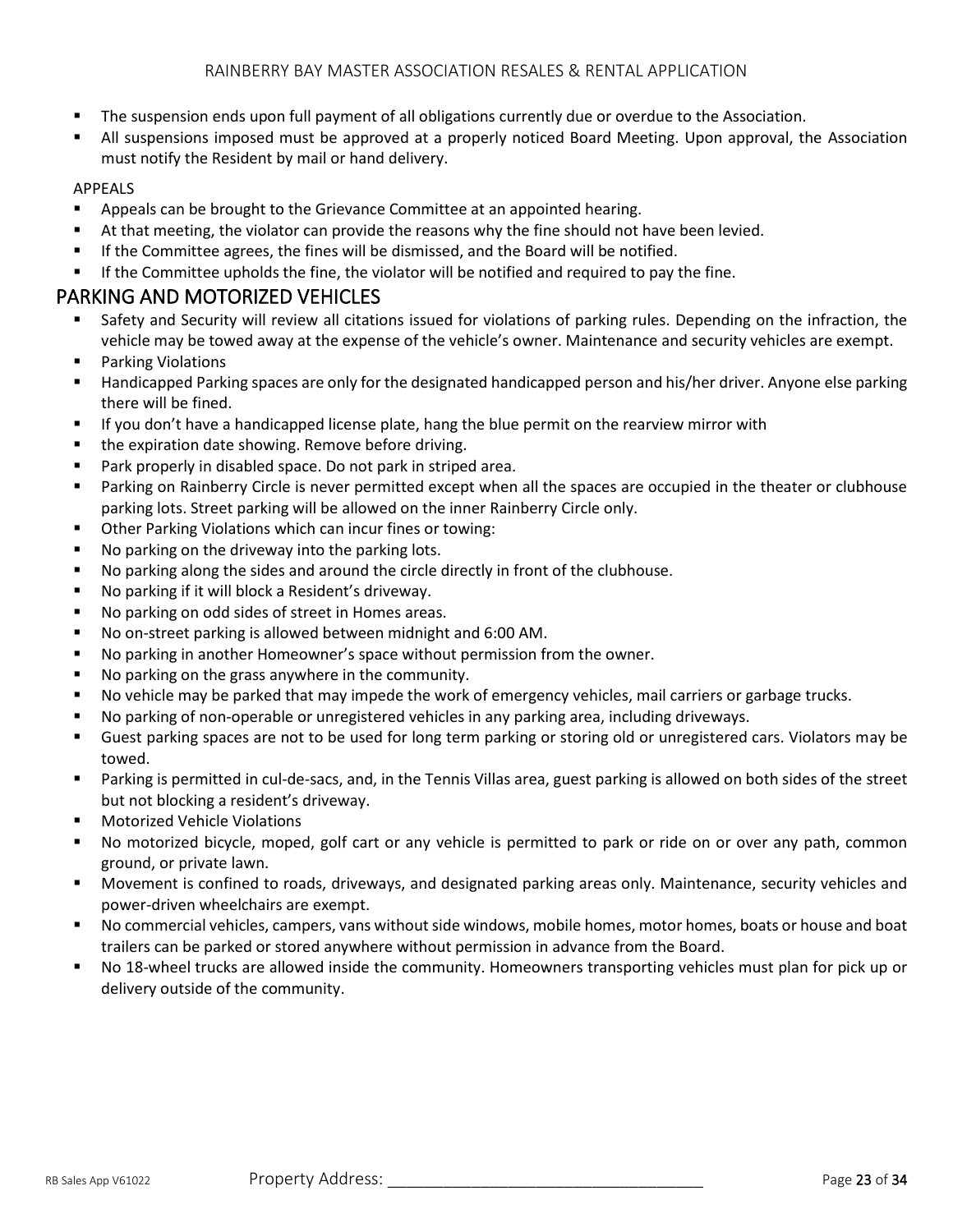# SAFETY & SECURITY (Formerly Security)

This committee monitors issues such as traffic safety, issues of entry to the community, neighborhood lighting and other topics that affect the general safety and welfare of Rainberry Bay Residents.

### VISITOR CALL-INS

- Visitor Call-In Notification is the responsibility of the unit owner or tenant.
- All known visitors, deliveries and service people must be called into the guardhouse (561-276-8188) prior to arrival.
- All visitors must show a valid driver's license.
- Unexpected visitors will be refused entry unless the security guard communicates with Resident for entry permission.
- All visitors and contractors are required to obtain a daily pass and the pass is to be clearly always displayed on the vehicle dashboard.

#### RESIDENTS' ENTRY

- All Residents' vehicles must have a Rainberry Bay vehicle barcode sticker permanently displayed on the driver's side rear window.
- The barcode is obtainable at the Management Office upon presentation of the vehicle registration and a
- valid driver's license.
- If a Resident is using a temporary vehicle, obtaining a color-coded, monthly pass from the Management Office will allow him/her to enter through the Resident gate by showing the pass to the guard on duty.
- Guest Passes and Permanent Lists
- Guest Passes are color coded, good for 30-days each month and are obtainable at the Management Office.
- **■** They must be prominently displayed on the vehicle dashboard or rear-view mirror.
- Used for guests on the Residents' permanent list of five (5) qualified visitors.
- The permanent guest list should be updated by Residents every January.
- Guest Passes and Permanent Lists must not be used to gain entry for:
- Health aides, household help, gardeners, or other contractors.
- **Entry is through the Guest Gate and requires the display of a valid driver's license.**

#### COMMERCIAL VEHICLES

- All commercial vehicles belonging to private contractors, cleaning services, landscapers, etc., allowed on the site should have identification.
- When a commercial vehicle arrives without identification, the driver will be informed of the rule and allowed to enter the first time.
- Should the vehicle come a second time without proper identification, the vehicle will be turned away.
- No commercial vehicles can use the Davis Road entrance.

#### DAVIS ROAD ENTRY

- Entry through the Davis Road gate will be by Residents' barcode.
- Telephone access is available for guests of Riviera Drive Residents ONLY.
- Any Riviera Drive Resident who allows vendors, including health care personnel, cleaning services, or commercial companies into the Davis Road gate, will have their name removed from the Davis Road gate phone system for one year.
- If the rule violation is repeated after reinstatement, their name will be removed permanently.

## PETS

- Residents may own only two pets maximum. One pet may have a mature weight of no more than twenty-five (25) pounds, or two pets with a mature combined weight not to exceed thirty (30) pounds.
- The Association requires all the following to be submitted with the written request for any animal:
	- o Recent picture of animal
	- o Proof of all inoculations required.
	- o Proof of rabies license tag.
	- $\circ$  Certification from a licensed veterinarian attesting to the mature weight of the pets prior to purchase or lease of a home.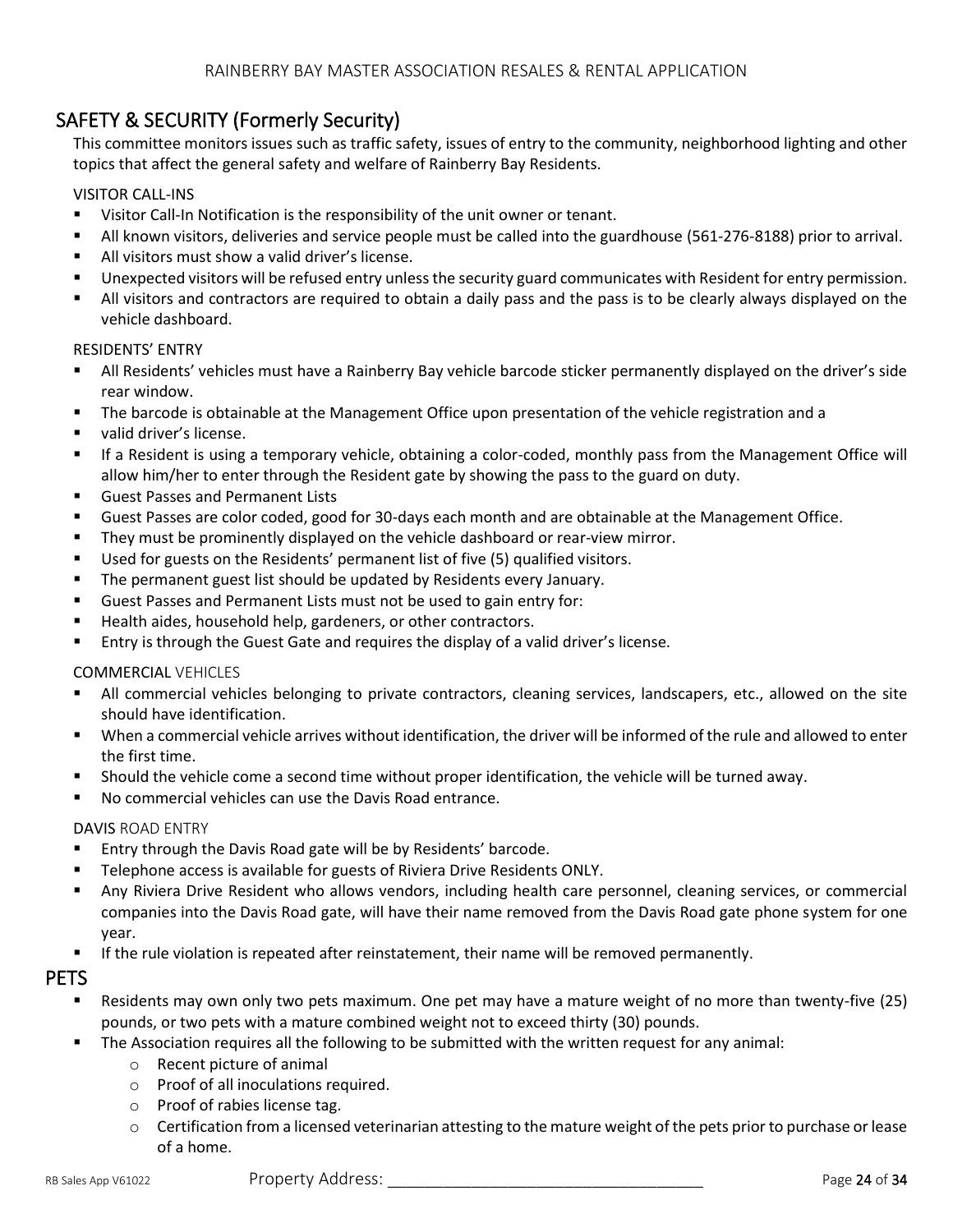- No pet may be bred or maintained for commercial purposes.
- Feeding feral animals is forbidden.
- Owners will assume full responsibility for any damage to persons or property caused by their pets.
- Pets may be walked on the sidewalks and streets of RB and around the lake path.
- Owner must immediately remove all animal waste and must thoroughly clean up after the pet in accordance with all provisions of the Association governing documents, including the Rules and Regulations, and any City or County law or ordinance.
- Pet waste must be bagged when deposited into dumpsters and may not be tossed in storm drains or the lake. Blind people who use service dogs are exempt from this rule.
- Animals must be confined to the Owner's Lot or Home. No animal can be left unattended on any patio or balcony, or anywhere outside of the Home, at any time.
- **•** Animals are not allowed in common areas, except during transit to and from the building.
- No pets are allowed on the pool deck, except where required by law. Any such animal shall not be allowed to constitute a nuisance or source of annoyance to any other Owners or residents using the pool deck.
- Whenever leaving the dwelling, the Owner must keep the animal on a leash of no more than six feet (6') in length or placed in an animal carrier, under the complete custody and control of the Owner always.
- A fine may be imposed if pets are in recreation areas or inside buildings.
- With three (3) days' notice to the Owner, the Board may permanently remove a pet which disturbs the
- peace and quiet of neighboring households.

### NUISANCES

If a pet, a service, or an assistance animal's behavior constitutes a nuisance as defined in the Declaration of Restrictions or is otherwise deemed dangerous in the sole discretion of the Board of Directors, the Owner will be required to immediately remove the animal from the premises.

- A "dangerous animal" is any animal which:
	- $\circ$  Has bitten, attacked, endangered, or inflicted injury to any person or animal.
	- $\circ$  Has chased or approached any person or animal in the community in a menacing fashion when unprovoked.
	- o Has been classified as "potentially dangerous," "dangerous" or "vicious" by any governmental authority.
- In addition, an animal's behavior is considered a nuisance under the following circumstances:
	- o Where the animal causes personal injury or property damage.
	- o Where the animal makes an excessive amount of noise for an excessive period, beyond what is considered normal and reasonable.
	- o Where the animal can urinate or defecate anywhere on the property, and the Owner fails to promptly clean up after the animal.
- Failure of the Owner to strictly comply with any provision of these Rules and Regulations will result in automatic revocation of approval of the animal, be it service, assistance, or pet, and will require immediate removal of the animal from the premises.

# SERVICE / ASSISTANCE ANIMALS

In compliance with both FHA and Florida Statute requirements, Service/Assistance animals can reside in Rainberry Bay with their Owner.

### REQUIREMENTS

- A written request must be submitted to and approved by the Property Manager prior to any service or assistance animal being permitted to enter the property or occupy any lot or home.
	- The following information is required to be submitted with the written request:
		- o Written proof of special needs must be provided to the Property Manager from a treating physician or other health professional who is qualified to make such a diagnosis and who has treated the requesting Owner.
		- o A recent picture of the animal.
		- o Proof of all inoculations.
		- o Proof of current rabies tag.
- All medical information submitted to Management about an Owner's disability will be held in strictest confidence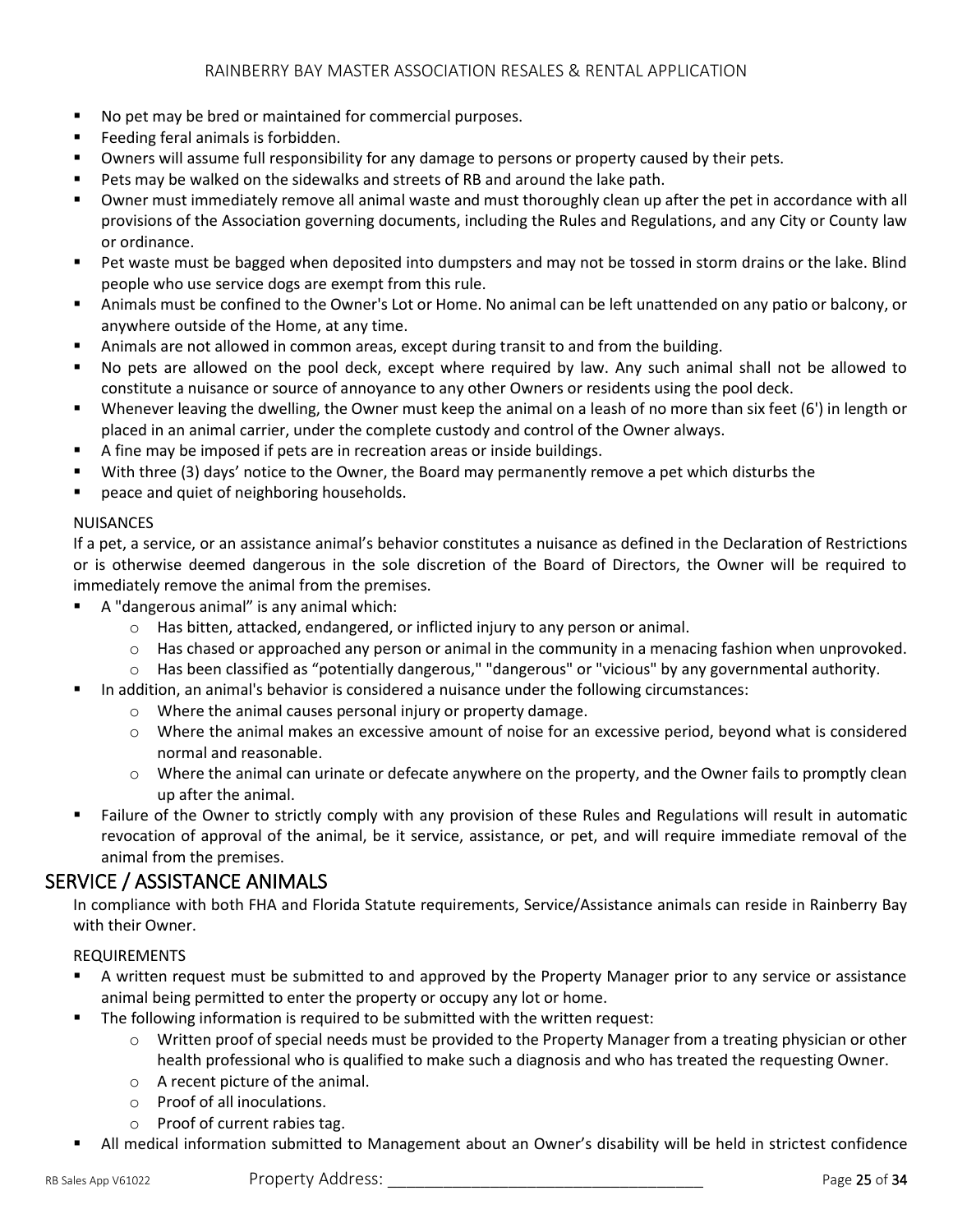and, after review, will be sealed and stored in a secure location.

- The Property Manager reserves the right to ask the Board to seek further information regarding a submitted request to ensure it complies with Fair Housing requirements and Rainberry Bay rules and regulations.
- The Owner's file will reflect that a service animal resides in the home.
- When an Owner of a Service/Assistance animal no longer resides at Rainberry, the remaining residents of the household must notify the Property Manager.
- They may submit a request to keep the animal as a pet.
- Special access or accommodations will no longer apply to the animal.
- If the animal should be removed or die, it must be replaced with another animal that complies with the Rules & Regulations set forth hereunder.

#### RESTRICTIONS

- Owners will assume full responsibility for any damage to persons or property caused by their animal.
- Animals may be walked on the sidewalks and streets of RB and around the lake path.
- Service / Assistance animals are bound by the same rules as pets regarding the following:
- Whenever leaving home, the Owner must keep the animal on a leash of no more than six feet (6') in length or placed in an animal carrier, under the complete custody and control of the Owner always.
- **•** The Owner must immediately remove all animal waste and must thoroughly clean up after the animal.
- Waste must be bagged when deposited into dumpsters and may not be tossed in storm drains or the lake.
- No animal shall be allowed to constitute a nuisance or source of annoyance to any other Owner or residents using the pool deck.
- No animal can be left unattended on any patio or balcony, or anywhere outside of the Home, at any time.

# TRASH AND RECYCLING

### VISIBILITY

- When not in use, trash cans must be hidden from street view, either kept in one's garage or behind screens or fences.
- Garbage and recycling containers should be put out no earlier than 4:00 PM the night before pickup.
- All empty containers must be removed from the street by 11:00 PM the day of pickup. (BOD motion 8/11/17)

#### PICK-UP

- Trash pickup dates are determined by the City of Delray Beach.
- Recycling material is picked up Tuesday.
	- o Blue bins contain aluminum and steel cans, drink boxes, glass bottles and jars, milk and juice cartons, plastic containers #1-7.
	- o Yellow bins contain cardboard, paper bags, dry food boxes, unwanted mail, newspapers, magazines, catalogs, and telephone books.
- Garbage Pickup is twice a week on Tuesday and Friday.
- All trash not placed in metal or plastic containers must be put out the morning of pickup.
- Styrofoam containers go in garbage.
- Bulk Pickup and Vegetative Waste Pickup is on Friday.
- Lawn clippings, tree and bush cuttings must be tied.
- Large items (e.g., appliances, furniture, etc.) must be put curbside Thursday after 4 pm.

#### DUMPSTERS

- Dumpsters have a limited capacity and are for Villas use only.
- All garbage thrown in dumpsters must be placed in tied plastic bags.
- Contractors must remove all construction waste from the premises and not dump in dumpsters.
- Hazardous Waste
- Hazardous waste must not be disposed of with regular garbage or placed beside regular garbage containers.
- Hazardous waste must not be disposed of with regular garbage or placed next to green containers. For proper removal, contact the Green committee.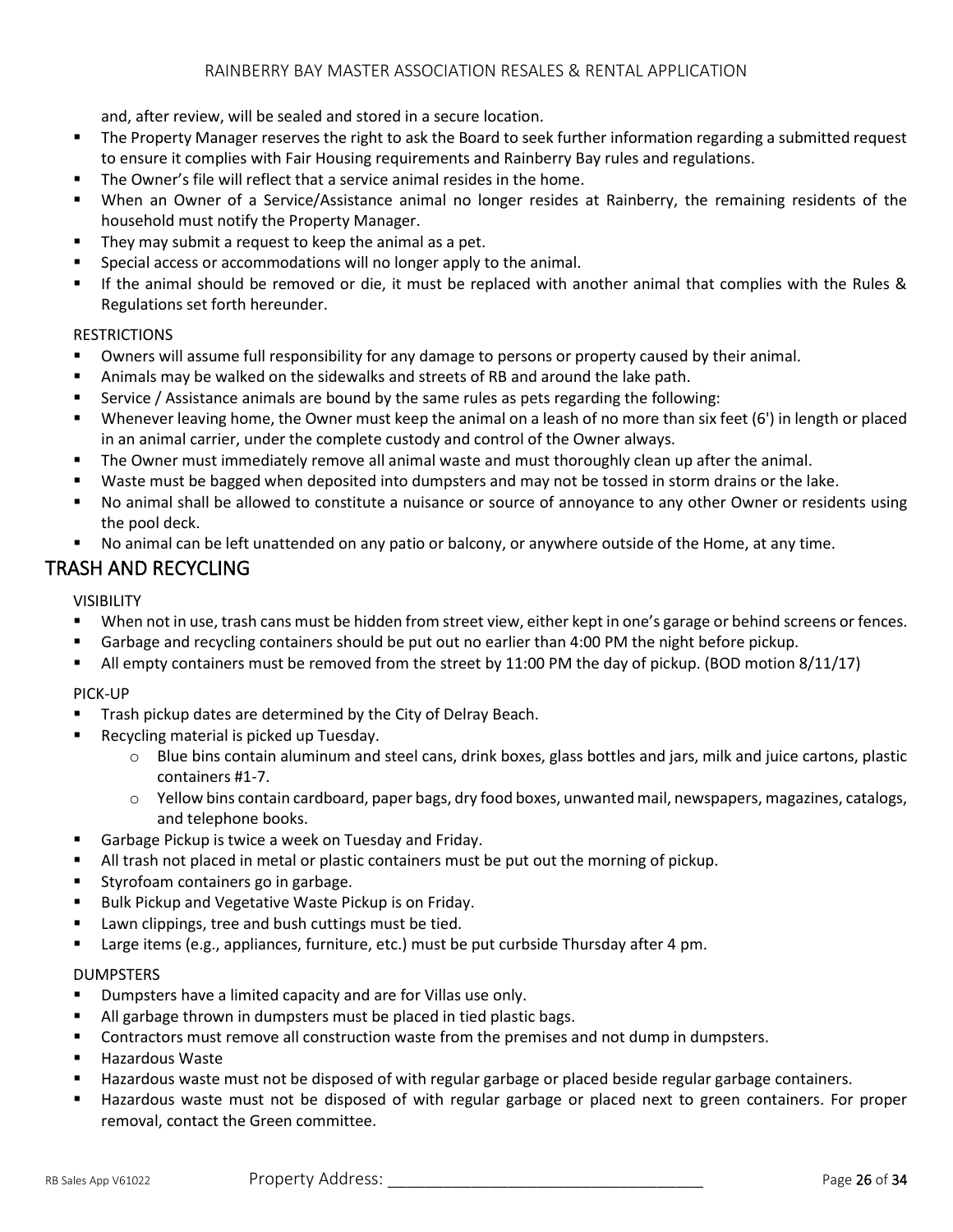Computers, electronics, batteries, gas cans, propane tanks, pesticides, fluorescent bulbs, flares, thermometers, paint and used cooking oil are considered hazardous. For proper removal, contact the Green Committee.

# HURRICANE AND DISASTER PREPARATION

## PREPARATION

- All outside items such as, but not limited to, hoses, plants, pots, barbecue grills, propane tanks and any other potential flying objects must be secured within the home and not left outdoors.
- Propane tanks should be buried underground or stored in an out-building. It is not recommended they be stored in the garage.
- Residents are required to fill out completely and submit to the Management Office an emergency information form. This needs to be updated whenever necessary.

### GENERATOR USAGE

- Delray Beach ordinance recommends that placement of generators be at least ten to twenty-five (1025) feet from a building, directing fumes away from any home.
- Generator exhausts contain DEADLY carbon monoxide, an invisible and odorless gas. It is recommended that you install a CO2 detector.
- Portable generators can run only between the hours of 7 AM and 10 PM.
- Exceptions will be allowed if there is a medical necessity as prescribed by a licensed physician in writing and on file with the Management Office.

## UNOCCUPIED RESIDENCES

- In the event of an emergency, we strongly advise that Homeowners make provisions with a neighbor for access to the premises with a key.
- Do not leave the garage code as the only access point since electricity may not be available and the garage door will not be accessible.
- At least one Rainberry Bay Resident should have keys and access to your home. Management should be advised as to your contact person.
- We strongly advise that the Management Office, your Block Captain and C.E.R.T. sector leader be aware that you are away and that the home will be unoccupied during hurricane season.
- Be sure Management has your away address and the period you plan to be away from Rainberry Bay. If you have a house watcher, be sure the office knows who that person is.

# RENTALS AND RESALES

- No member of the Rentals and Resales Committee may own investment property in Rainberry Bay.
- Rules for Rentals
- No home may be leased during the first two years after purchase.
- The 2-year restriction does not apply if the home is inherited rather than purchased, and the heir cannot move into the unit.
- No persons will occupy the home without the Owner in residence for a period to exceed thirty
- days, except as hereinafter set forth.
- Occupancy more than thirty (30) days by immediate family members will not be considered a lease if compensation is not paid for the occupancy of the home.
- Should occupancy result in greater than thirty (30) days, family member must be registered with the office at a cost and a bar code must be issued for any vehicle.
- The term "lease" includes any occupancy of a home by a non-record title owner in exchange for value, including but not limited to rent payments.
- The lease must be executed in accordance with the lease restrictions and other provisions of the governing documents.
- Occupancy more than thirty (30) days will be deemed a lease. If it occurs during the first two (2) years of ownership, it will be considered a violation of the Association Governing Documents.
- The occupancy must be in accordance with the requirements under the Governing Documents, including those that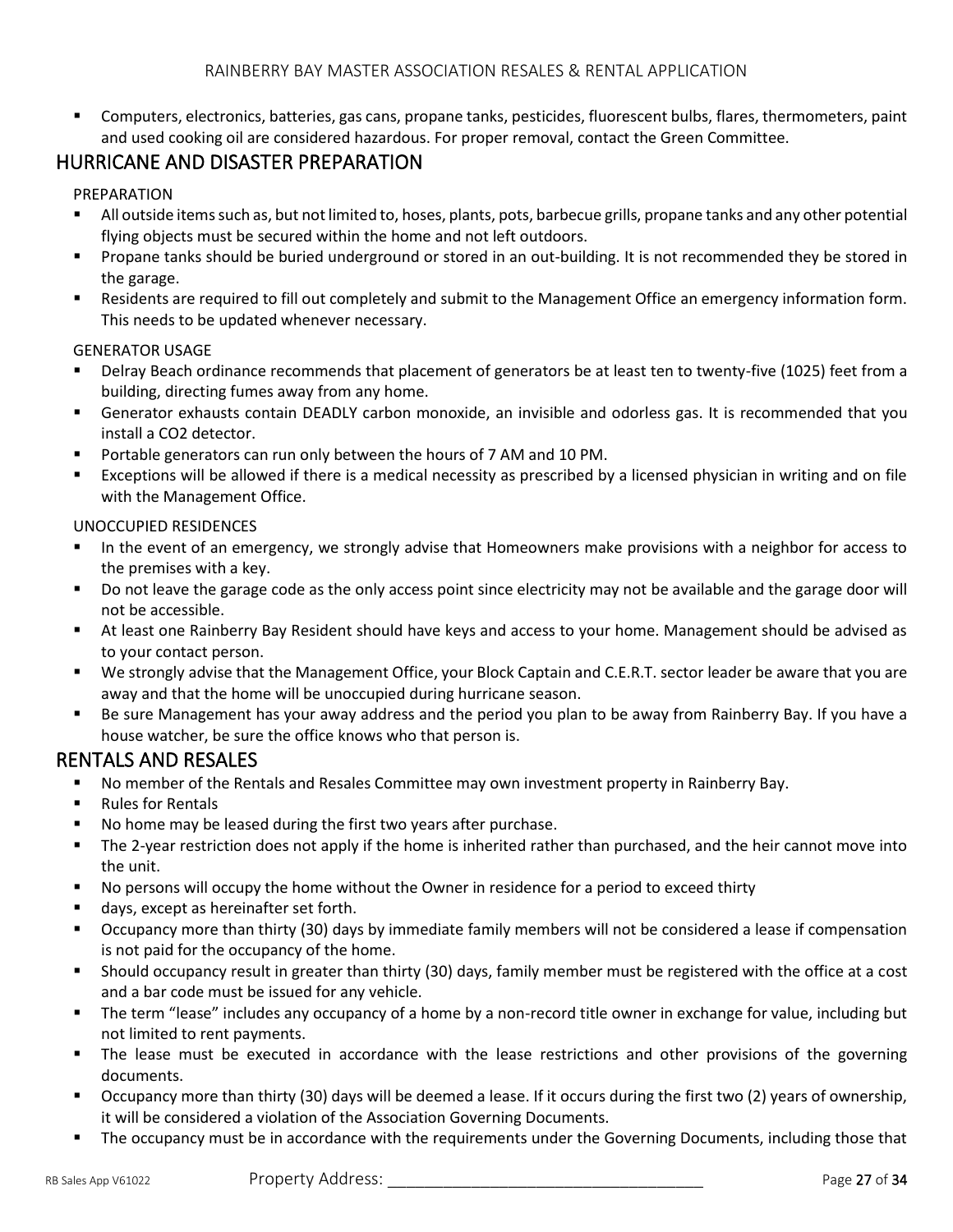relate to Rainberry Bay as an adult community pursuant to Article VI, Section 18 of the Declaration.

- Homeowners renting their property must first contact the Management Office for the necessary documentation and procedures.
- If a Homeowner circumvents the procedures, the renter/applicant will be disapproved. Enforcement of these rules is applicable to the owner.
- Homeowners must be current with all assessments and must remain current throughout the terms of the lease.
- No lease will be for a period of less than three (3) months, and only one rental per year is allowed.
- Approval may be given to extend existing leases if there are no changes to content.
- The lease will designate Rainberry Bay Master Association as the Owners' agent in all matters pertaining to violations and enforcement of the Restrictive Covenants and Rules and Regulations, including legal action, after proper notification to the Homeowner.
- Rainberry Bay Master Association, as agent, may terminate any lease, and/or initiate eviction
- **•** proceedings for continued violations, and all costs and attorney's fees will be assessed against the
- Owner.
- The lease must prohibit the occupancy of the residence by more than four (4) persons, or anyone under the age eighteen (18).
- One of the signatories of the lease must be at least fifty-five (55) years old and must be one of the lessees in residence.
- **•** The Rentals and Resales Committee will receive all documentation, including a leasing permit from the City of Delray and will conduct an interview.
- A leasing permit must be obtained by the Homeowner at the current rate from the City of Delray Beach to be part of the documentation submitted.
- Management will complete a background check and include the report in the documentation package.
- Rainberry Bay Master Association charges a one-time, non-refundable application fee of \$100.00 per person, set by the Board of Directors, and payable to: Rainberry Bay Master Association.
- **■** If there are any changes or lease renewals for the following year, they are subject to re-approval of the Rentals and Resales Committee, and a new lease must be submitted.
- Homeowners who fail to obtain prior approval for rentals as provided for in these rules and regulations or do not remain current in their maintenance/assessments will be fined a sum of \$500 and additional \$50 for each off
- Copies of all documentation will be filed in the Homeowner's file in the Management Office.
- Rental of an individual room within a unit is NEVER permitted.

#### LESSEES' RIGHTS AND RESTRICTIONS

- Limited to no more than two (2) vehicles and will be issued up to two (2) bar code decals obtained from the Management Office.
- Permitted to use all the facilities at Rainberry Bay and to entertain their own guests.
- Must abide by all the Rules and Regulations set forth herein and the Rainberry Bay covenants and restrictions.
- Must be provided a current set of Rules & Regulations by the Owner.

#### HOMEOWNER'S RIGHTS AND RESTRICTIONS

- The Homeowner's barcode will be deleted from the system for the period the tenant is occupying the property.
- The tenant's bar code will be deleted at the end of the lease.
- The Homeowner's barcode number will be reinstated at the termination of the lease unless the lease is
- renewed.
- During the dates of the lease, the Homeowner is not permitted to use Rainberry Bay facilities, save as a guest of another Resident other than his lessee.
- Homeowners who, during an absence of 10 days or more, permit occupancy of their properties by guests or family members without a fee will notify the Management Office in writing of the length of absence, the duration of time the premises will be occupied, and the identity, as well as the number and relationship of those persons occupying the residence.
- Such guests are subject to all rules and regulations, covenants, and restrictions of the Association.
- Sanctions and fines may be imposed against the Owner for violations by the guests.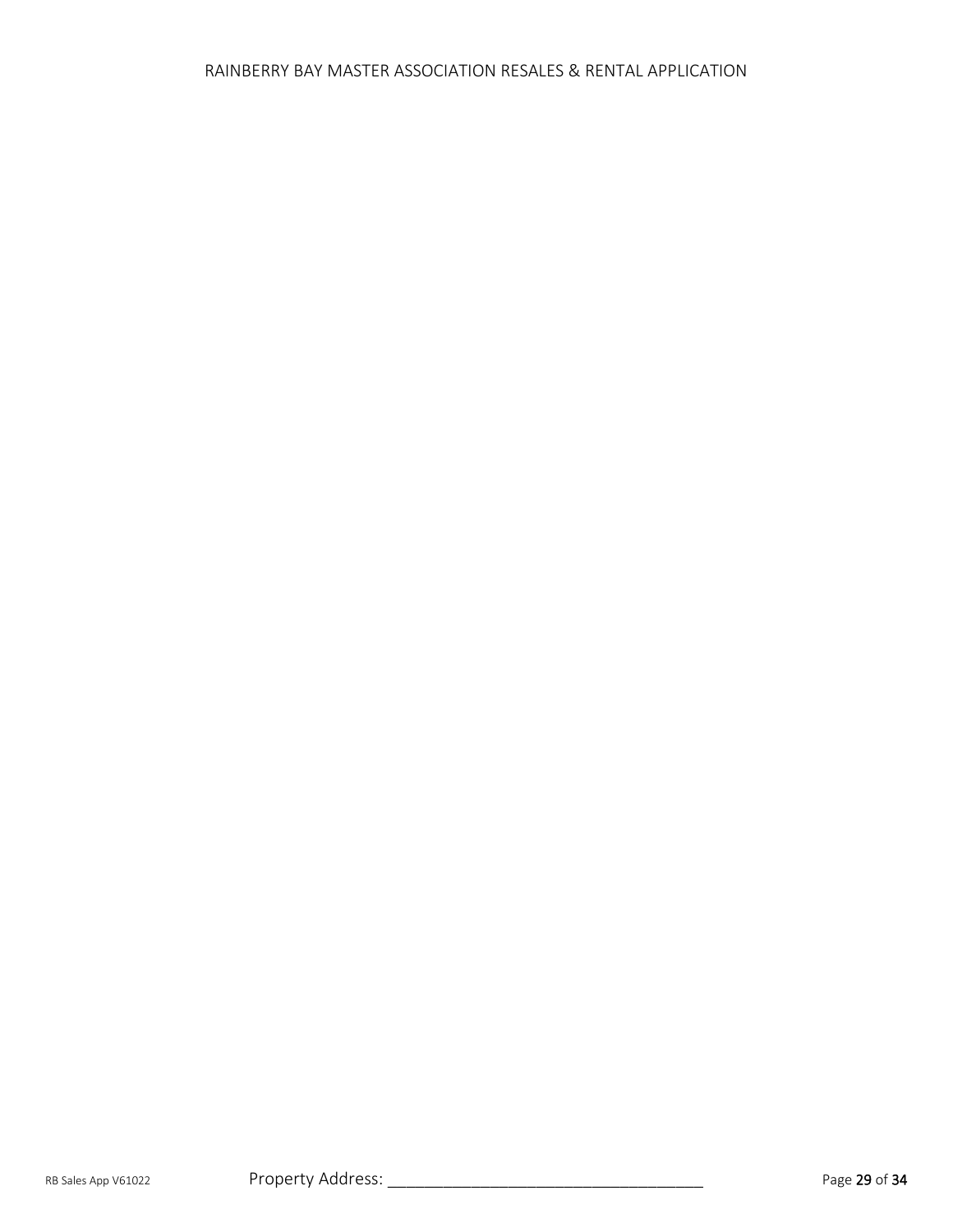### RULES FOR RESALES

- The term "purchase" will be conveyance for value, but will not include a conveyance by inheritance, a conveyance to an existing record title owner of the same home, or a conveyance to a trust or similar entity, where the beneficiary is a current record title owner of the same home, or the parent or child of the current record title owner of the same home.
- To put a house up for sale, a Homeowner will contact the Management Office for the necessary Sale of Property in Rainberry Bay documentation packet.
- All completed documentation is subject to review for approval or rejection by the Rentals and Resales Committee and the Master Board of Directors.
- No closing or transfer of title will take place without said approval.
- Failure to comply will be deemed a breach of Rainberry Bay Rules and Regulations, rejection of the sale, and may cause legal action against the seller by Rainberry Bay Homeowners Association.
- A lien will be placed against the property if the current Owner is in arrears for assessments and late charges or fines are unpaid at the time a home is for sale.
- Attorney's fees including cost of preparing and filing the claim of lien will be added to the amount of the arrears.
- To maintain our over-55 standing, for any purchase, at least one occupant must be 55 years of age or more and no Resident may be under the age of eighteen (18).
- Realtors must be instructed to contact the Rentals and Resales Committee for proper procedures.
- No "Open House" or display sign is allowed on any property in Rainberry Bay. All showings must be by
- appointment only.
- Buyers are required to be interviewed by the Rentals and Resales Committee and submit all necessary documentation 30 days prior to the closing date.
- Should additional family come to reside in the home for more than thirty (30) days, they must register with the office and pay a fee. A bar code will be given for the vehicle.
- A purchaser of property in Rainberry Bay is subject to all terms and conditions of the Rainberry Bay Rules and Regulations and Documents.
- **•** The Management Office will supply the buyer with a copy of the most current Rules and Regulations as well as the most current Telephone Directory.
- It is the responsibility of the sellers to provide the buyer with a full set of documents.
- The buyer must be made aware that any additions or improvements to the roof, the landscaping, the driveways, etc., made by the previous owner, will not be covered by the Association.
- Any future additions or improvements to the roof, landscaping, driveways, etc., must be approved by the Architectural Committee in compliance with their rules.

# STORAGE CONTAINERS (PODS)

The Board of Directors of Rainberry Bay has endorsed the following policy to allow for the use of "PODs" (a detachable container for the delivery, removal, or temporary storage of household furniture for Residents).

- PODS may only be used for the short-term storage of personal household items. No commercial items may be stored on any area of Rainberry Bay at any time.
- Any Resident wishing to bring a POD onto the property must inform the Management Office at least 48 hours in advance of the POD's arrival and the Resident must specify the location where the POD is to be situated.
- PODS must be stored in such a manner as to not create a danger to any person/property.
- **•** The Resident accepts full responsibility for any damage caused to common property of Rainberry Bay and or another Resident.
- The Resident is responsible for documenting any existing damage to the common property of Rainberry Bay prior to the POD delivery or said Resident accepts all responsibility.
- PODs may be kept on Rainberry Bay property for no longer than four (4) consecutive calendar days.
- After four (4) days, the Resident will be subject to a storage fee of \$100 per day payable to Rainberry Bay Masters Association.
- If the POD remains on the property for more than seven (7) days, it will be removed from the property at the Resident's expense.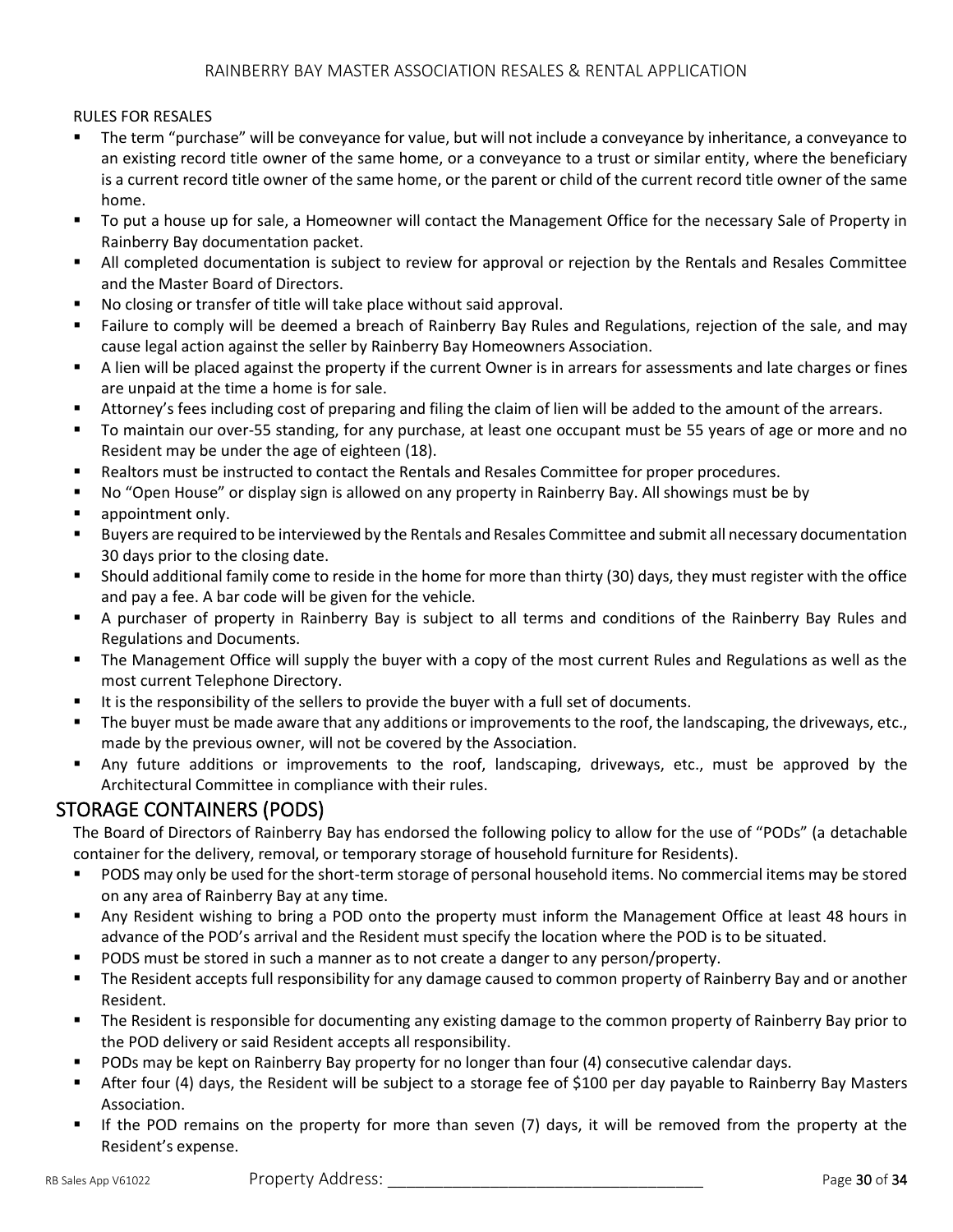- No Resident may bring more than one (1) POD onto the property at any time.
- If multiple PODs are needed, they must be scheduled as individual actions.
- If an infraction by the requestor exists (a prior POD delivery has caused damage or exceeded the allowable time limit on the property), no additional PODs will be allowed onto the property.
- PODs may only be delivered or removed between the hours of 8 AM and 6 PM, 7 days per week.
- No POD may be loaded or unloaded except between the hours of 8 AM and 8 PM, 7 days per week.
- All PODs must have appropriate protections (wood pads, etc.) always placed under them to protect the driveway and/or roadways.
- No POD may, at any time, block clear access to any common property, foliage, or landscape area.
- If a POD is to be used by a Resident to vacate Rainberry Bay, a five hundred (\$500) dollar deposit must be delivered to the Management Office at least 48 hours prior to the delivery of the POD.
- Said funds should be made payable to Rainberry Bay Masters Association and will be returned upon inspection of all common areas after the POD has been removed and if storage in Rainberry Bay has not exceeded the allowable four (4) days.
- For Residents living in Houses, in addition to the general policy terms stated above, no PODS may be parked or stored on any street at any time.
- PODS may only be stored in the driveway for the specific home.
	- $\circ$  The POD moust be parked in the driveway as close to the garage door as physically possible.
	- o For Residents living in Villas, in addition to the general policy terms stated above, PODs may only be stored in the individual Resident's parking space only.
	- $\circ$  No POD may block ingress/egress to any common area, Resident access, or any other parking space.

# BOARD OF DIRECTORS ELECTION RULES

SEARCH COMMITTEE (formerly Nominating Committee)

- The Board of Directors appoints a Search Committee chair. No one may serve on both the Search Committee and the Election Committee in the same year.
- The Committee will issue a FIRST NOTICE OF ELECTION AND ANNUAL MEETING which contains a Notice of Intent for all residents.
- The duties of the Search Committee are to answer potential candidates' questions and to inform them of campaign and election procedures, such as:
	- o Eligibility requirements (listed below).
	- $\circ$  Resumes or profiles must be completed by potential candidates and submitted to the Beacon and the website for the February issue.
	- o Candidates' Night requirements and date reserved for Theater with the Calendar.
	- o Campaign requirements.
	- o Election Night procedures.
- **EXECT All Search Committee members will actively solicit people to fill vacancies giving all Residents a chance to run for the** Board within the time limits established by Florida state law.
- It is preferable that the Chair of the Search Committee serve no more than two (2) consecutive terms.
- The Chair, using the venues of RIC, the E-blasts, the Rainberry Bay Website, and the Beacon, will advertise for volunteers to serve on this committee.
- The Committee will be comprised of at least five (5) but no more than nine (9) members, two (2) of whom must be past Board members.
- In addition, two (2) alternates may be selected.
- No sitting Board member, or any member of their household, may serve on the Search Committee.
- No relatives of prospective candidates may be on the Search Committee.
- Only one member of any household may serve on this committee.
- No renters may serve on this committee.
- If someone on the Search Committee, or the Board Liaison, wishes to run for the Board, then he/she must resign immediately from the committee and the alternate fills the vacancy.
- To hold a meeting, a quorum of no less than a majority of members must be in attendance.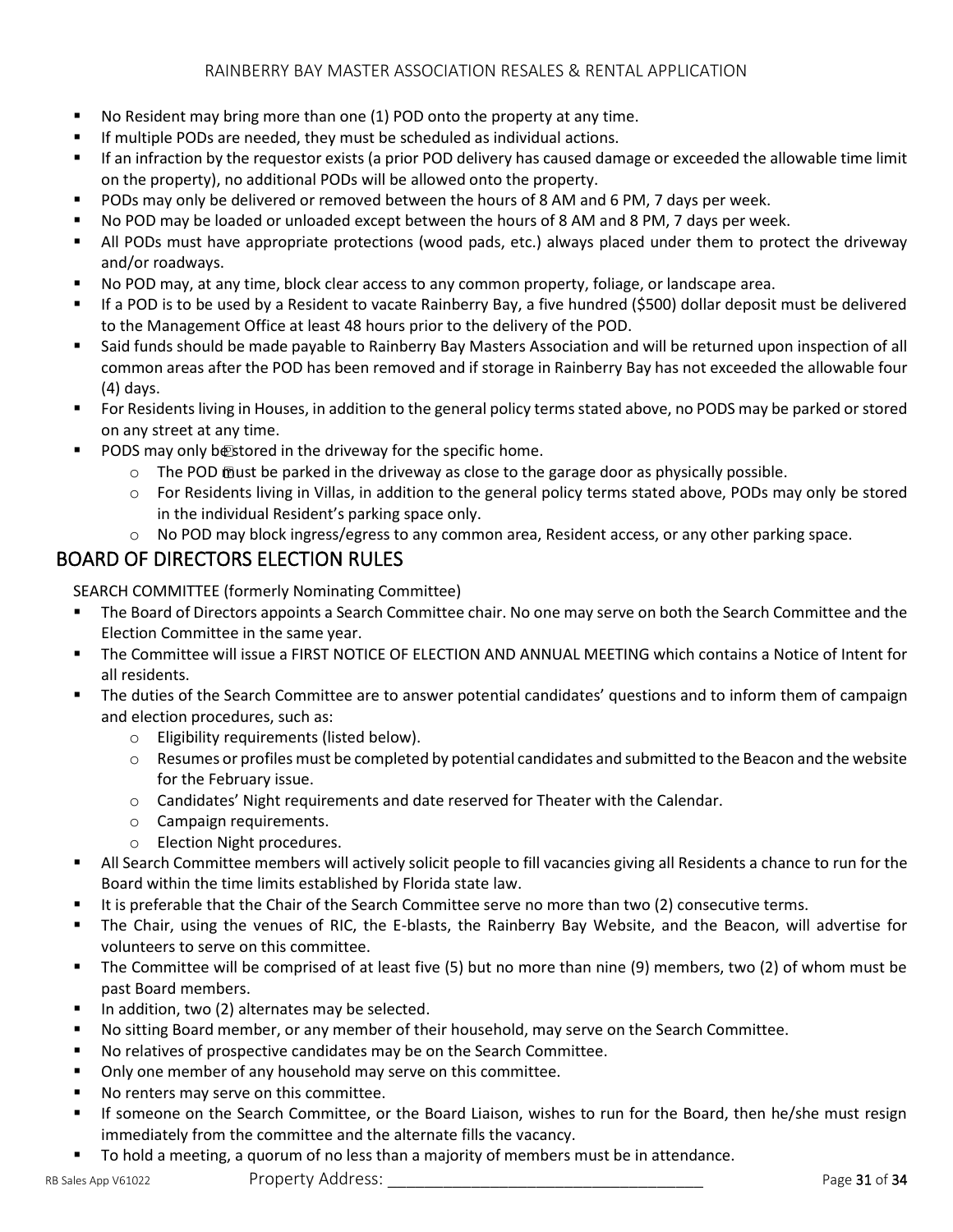**■** If the Resident meets the eligibility requirements outlined below, he/she must be accepted to run for their office of choice.

#### CANDIDATE REQUIREMENTS

- Candidates must be owners or trustees of record.
- In the case of Villas candidates, they must be owners of record of a Villa; in the case of Homes candidates, they must be owners of record of a House.
- Candidates may not be renters. iv. Candidates must be current in maintenance payments with no liens against their house or villa.
- There can be only one candidate per household.
- A person who has been convicted of any felony in this state or in a United States District or Territorial Court or has been convicted of any offense in another jurisdiction which would be considered a felony if committed in this state, may not seek election to the Board unless such felon's civil rights have been restored for at least 5 years as of the date on which such person seeks election to the Board.
- Any Resident who meets the above requirements may nominate himself or herself at any time prior to Candidates Night.
- Running for re-election, a sitting member of the Board of Directors:
- Must commit to run no later than Candidates Night so his/her name will appear on the ballot
- Need not appear before the Search Committee.
- The Property Manager will do all verification on potential candidates and report results back to the Search Committee.
- Candidates' Night
- Candidates' Night will be held a maximum of forty (40) days prior to the election, which is normally held on the first Wednesday in March.
- It will be facilitated by the Chair of the Search Committee.
- All Candidates will appear before the community to present their qualifications and submit to any questions from constituents.
- Nominations from the floor will not be accepted on Candidates' Night.

#### ELECTION COMMITTEE RULES

- The Board of Directors will appoint a Chair to select a committee, which will follow the procedures described below.
- The committee should be made up of a minimum of twenty-five (25) members of the community, able to do both voter registrations and ballot counting.
- Once there is an official panel of candidates greater than the number of vacancies, the committee will prepare a cover letter as a SECOND

#### NOTICE FOR THE ANNUAL MEETING AND ELECTION.

- These packets will contain at least, but not limited to: Guide to Voting, Sample Absentee Ballot, Ballot Envelope, Letter of Intent for any Homeowner wishing to self-nominate.
- A cover letter with specific voting procedures will be included with the mailing.
- Per Florida Statute, notice of the annual meeting need not include a description of the purpose or purposes for which the meeting is called.
- All enclosures will be mailed to Homeowners from an up-to-the-moment roster maintained by the Management Office.
- **Election packet should be mailed immediately after Candidates' Night, but no later than thirty (30) days prior to the** designated election date to be held on the first Wednesday in March.
- Any ballot cast, whether absentee, electronically, or in person is irretrievable. Once the ballot is turned in, it is final.
- No ballots may be counted prior to the election but will be kept in a locked ballot box in the Management Office.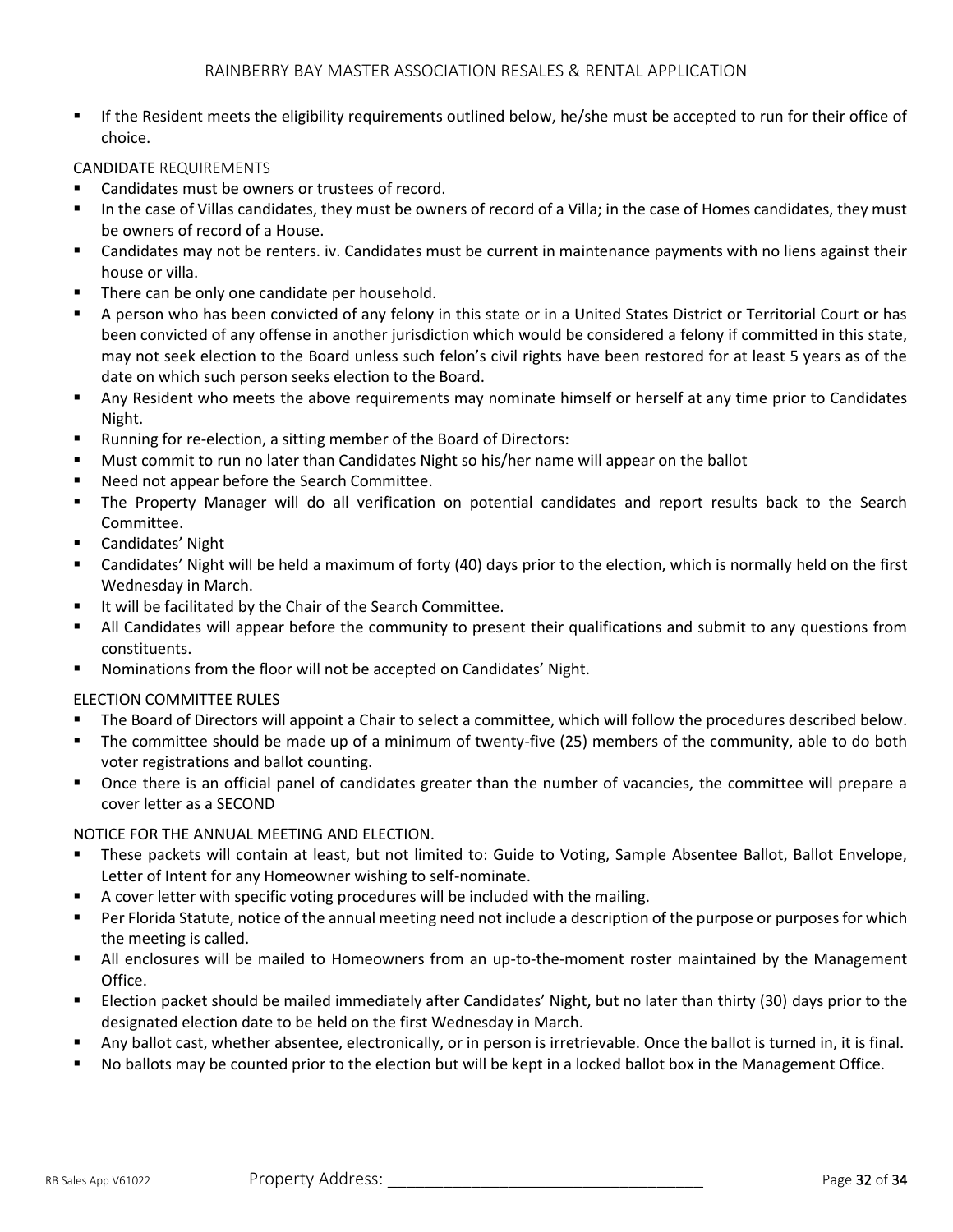- Any ballot received after the election is declared closed is void and will not be counted.
- Should a position be unopposed, it will be considered a non-contest and no election will take place.
- The Property Manager will provide to the Election Committee no later than one week prior to Election a current roster of all unit Owners in the Villas and Homes Associations.
- Rosters will be separated by Homes and Villas alphabetically for use by the registrars.
- Any new Resident who has taken title of a unit one week prior to election night must be cleared by the Election Committee by submitting proof of purchase to obtain a ballot.
- Should a candidate for the Board resign or withdraw after the ballots or limited proxies have been printed, any vote for that candidate will be invalid and not included in the count.

### VOTING DAY PROCEDURES

- Voting day will be held on the day of the regularly scheduled March Homeowners' Annual Meeting,
- usually the first Wednesday of March.
- All voters must be prepared to show a valid picture ID and be assigned the designated voter for the household.
- There will be only one vote per household.
- If more than one ballot is submitted for a lot or parcel, the first ballot cast will prevail.
- If you are uncertain of the designated voter, call the Management Office to fill out a corrected form.
- Both candidates and voters may request to see the election tally.
- Any candidate is entitled to request a recount which must take place within 48 hours of the election.

### MID-TERM VACANCIES

- In accordance with the Amendments to the Articles of Incorporation and Florida statutes, a majority of the remaining nine (9) Master Board members will appoint a qualified replacement for the Master Board.
- Also, according to the Amendments to the Articles of Incorporation and Florida statutes, the remaining Villas Board members will appoint a replacement for the vacancy.
- Until, or if, the Amendments are filed for the Homes Board, if the remaining term is more than 6 months, there must be a special election held as soon as expedient.
- For less than 6 months, the remainder of the Board may appoint someone to the open position. In no case may the position be left open.
- The replacement is subject to the same qualifications listed for all candidates.
- In cases of Recall, the above procedures will be followed in accordance with the Amendments, the Articles and Florida statutes.

# BOARD LIAISON DUTIES

The Master Association has created standing committees who must follow the rules set for them. Board members serve each of these standing committees, according to the following guidelines.

- Liaisons should not participate in the committees' business but make regular reports to the Board for the
- committee when requested.
- Liaisons may volunteer for or be designated to oversee a committee which is not necessarily within the scope of the Association they serve.
- **EXECT** Liaisons are not in charge of committees and have no vote on committee matters.
- Liaisons may not serve in that capacity to any committee where their spouse or partner serves as chairperson.